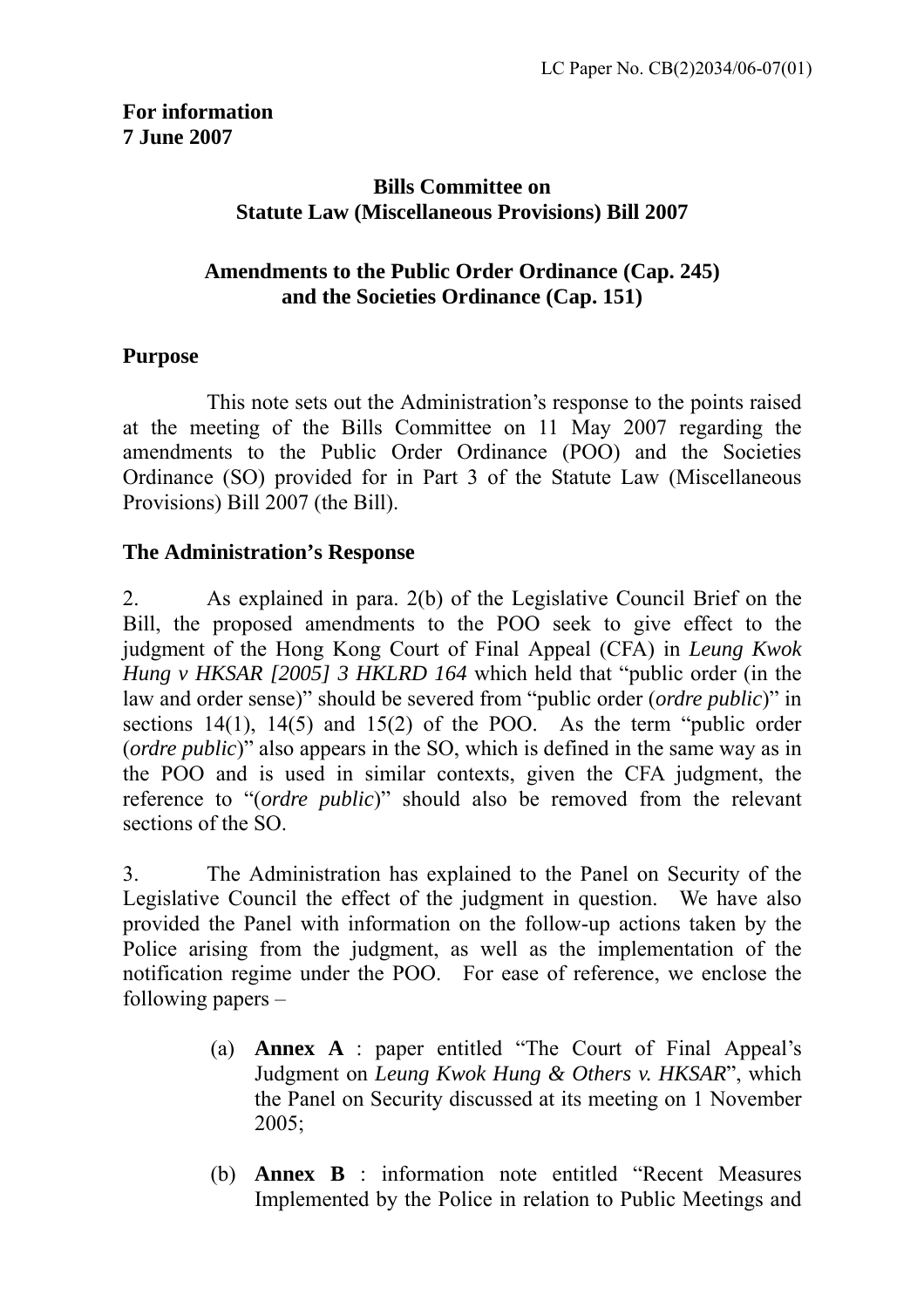Public Processions" and the "Guidelines on the approach to the Public Order Ordinance in relation to public meetings and public processions" submitted to the Panel on Security on 22 February 2006; and

(c) **Annex C** : paper entitled "Processing of Notification of Public Meetings and Processions under the Public Order Ordinance" issued to the Panel on Security on 30 April 2007, originally scheduled for discussion on 8 May 2007, but now deferred to the meeting of 5 June 2007.

We trust that these documents should explain the Administration's position on the various issues in question.

4. Since the handing down of the CFA's judgment on 8 July 2005, in the relevant sections of the POO and SO, the term "public order (*ordre public*)" has been taken to mean "public order" in the law and order sense. This accords with what the Police had been doing in practice anyway prior to the judgment. The proposed amendments included in this Bill merely seek to bring the statute book in conformity with the law in force, and they would in no way affect the rights to assembly and demonstration currently enjoyed by the people of Hong Kong.

**Department of Justice Security Bureau**

**May 2007**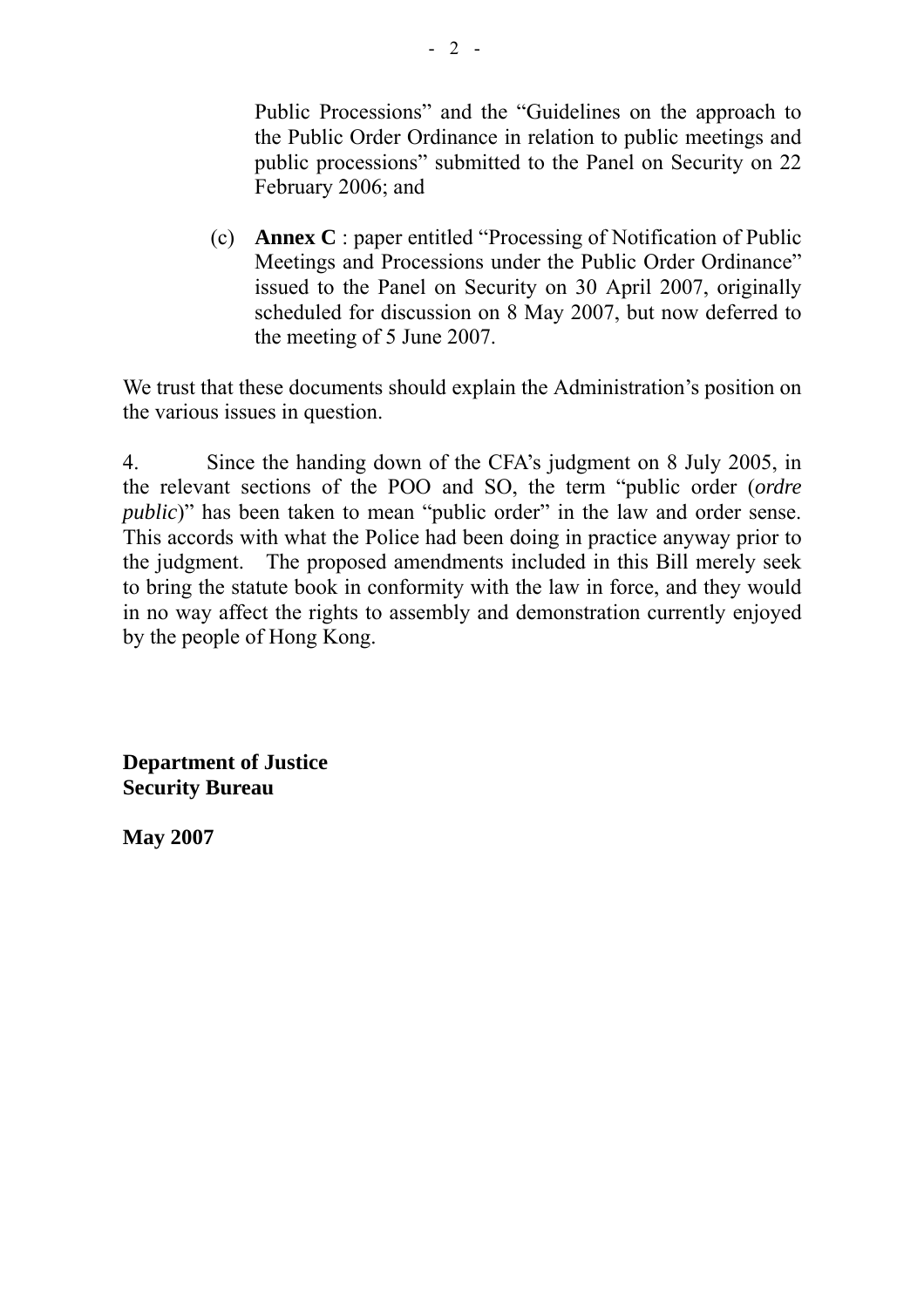## For information 1 November 2005

#### **Legislative Council Panel on Security**

### The Court of Final Appeal's Judgment on **Leung Kwok Hung & Others v. HKSAR**

#### **Purpose**

The paper sets out the background to the case of Leung Kwok Hung & Others v. HKSAR, the effect of the judgment delivered by the Court of Final Appeal (CFA), and the way forward.

#### **Background**

 $2.$ In February 2002, more than 30 people gathered at Chater Garden and marched to the Police Headquarters in Wan Chai. At the peak of the procession, there were over 90 participants. There was a suspected breach of the requirement of the Public Order Ordinance (POO) (Cap. 245) regarding prior notification of a public procession comprising more than 30 persons. The Police gave warnings to the group for failing to notify the Police and invited them to so notify. They declined the invitation.

In May 2002, three men were charged under the POO: one for 3. holding an unauthorized assembly and two for assisting in the holding of an unauthorized assembly. They were subsequently convicted (by the Chief Magistrate) in November 2002, and were each bound over in a sum of \$500 for three months.

 $4.$ The three men lodged an appeal in December 2002 on the grounds that the provisions in the POO requiring prior notification were In November 2004, the Court of Appeal (C of A) dismissed unconstitutional. The three people then filed an appeal to the Court of Final the appeal. Appeal (CFA).

5. The CFA handed down its judgment and dismissed the appeal on 8 July 2005. A summary of the judgment prepared by the Judiciary is at Annex.

 $\mathbf{1}$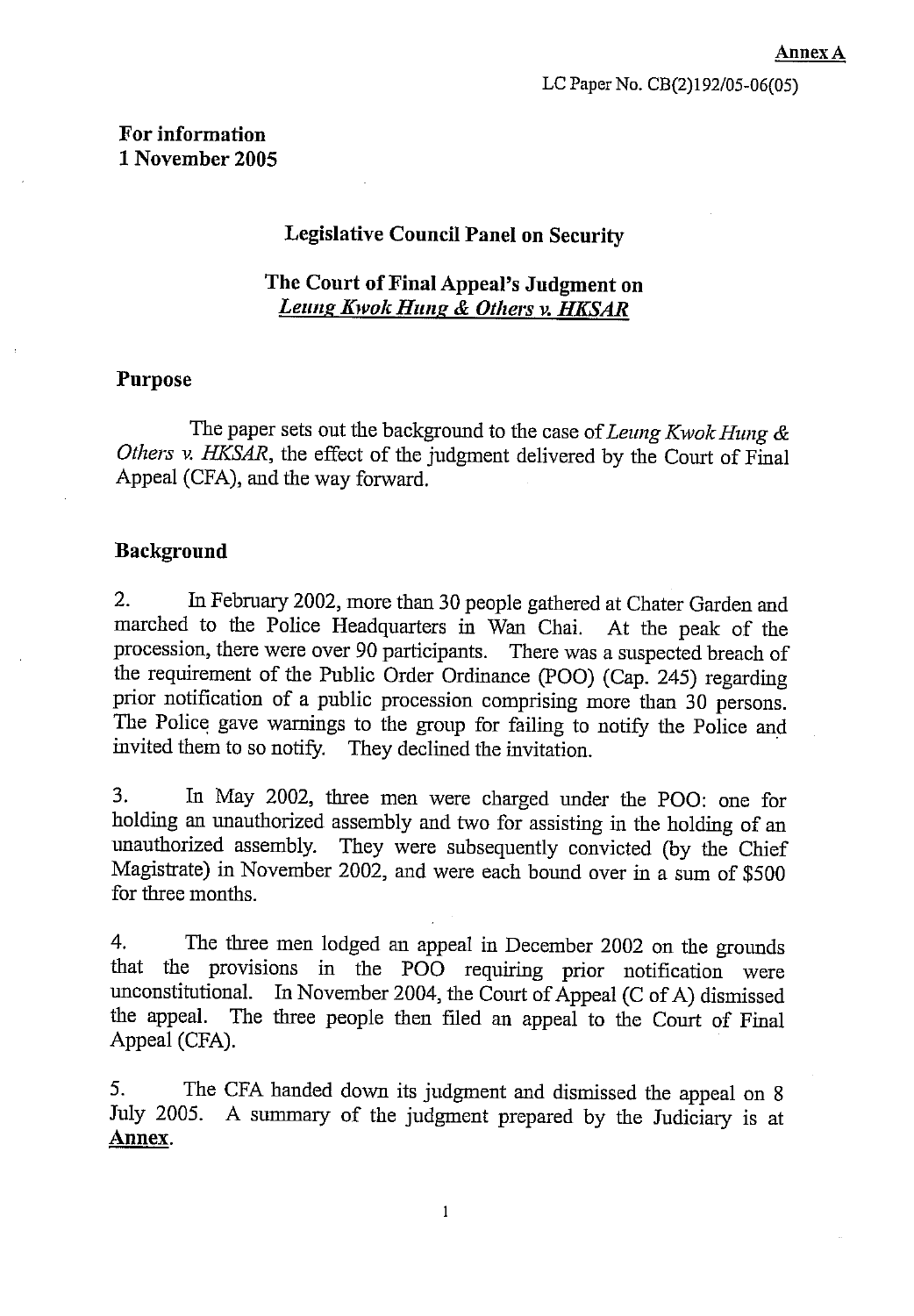## The CFA Judgment

## The Notification Scheme

6. In this case, the prosecution and appeal were chiefly centred on the notification scheme whereby it is a statutory requirement to notify the Commissioner of Police (CP) of a proposed public procession consisting of more than 30 persons on a public highway or thoroughfare or a public park, and that the CP has a statutory discretion to restrict the right of peaceful assembly by objecting to it or by imposing conditions ("the discretion to restrict"). In this regard, the CFA noted that the Government fully accepts that the right of peaceful assembly involves a positive duty on the part of the Government to take reasonable and appropriate measures to enable lawful assemblies and demonstrations to take place peacefully. The court affirmed that notification is required to enable the Police to fulfil this positive duty. The CFA therefore held that the statutory requirement for notification is constitutional and upheld the criteria fettering the CP's discretion to restrict the right of peaceful assembly for the purpose of "public order" provided in sections 14(1), 14(5) and 15(2) of the POO. The CFA also noted that a legal requirement for notification is in fact widespread in jurisdictions around the world.

## "Public Order (Ordre Public)"

 $7<sub>1</sub>$ One of the grounds of the appellants was that CP's statutory discretion to restrict the right of peaceful assembly by objecting to a notified public procession or by imposing conditions for the purpose of "public order (ordre public)" was too wide and uncertain to satisfy the requirements of constitutionality.

The CFA noted that "public order (ordre public)" is specified in the 8. International Covenant on Civil and Political Rights (ICCPR) as a legitimate purpose for the restriction of the right of peaceful assembly. The CFA accepted the concept of "public order (ordre public)" as a constitutional norm. However, on the deployment of that concept at the statutory level, the Court was of the view that, while it is important for the CP to have a considerable degree of flexibility, his statutory discretion to restrict the right of peaceful assembly for the purpose of "public order (ordre public)" provided for in sections  $14(1)$ ,  $14(5)$  and  $15(2)$  of the Ordinance does not give an adequate indication of the scope of that discretion. Hence, the CFA ruled that CP's discretion to restrict the right of peaceful assembly for the purpose of "public order (ordre public)" does not satisfy the constitutional requirement of "prescribed by law" which mandates the principle of legal certainty. **The**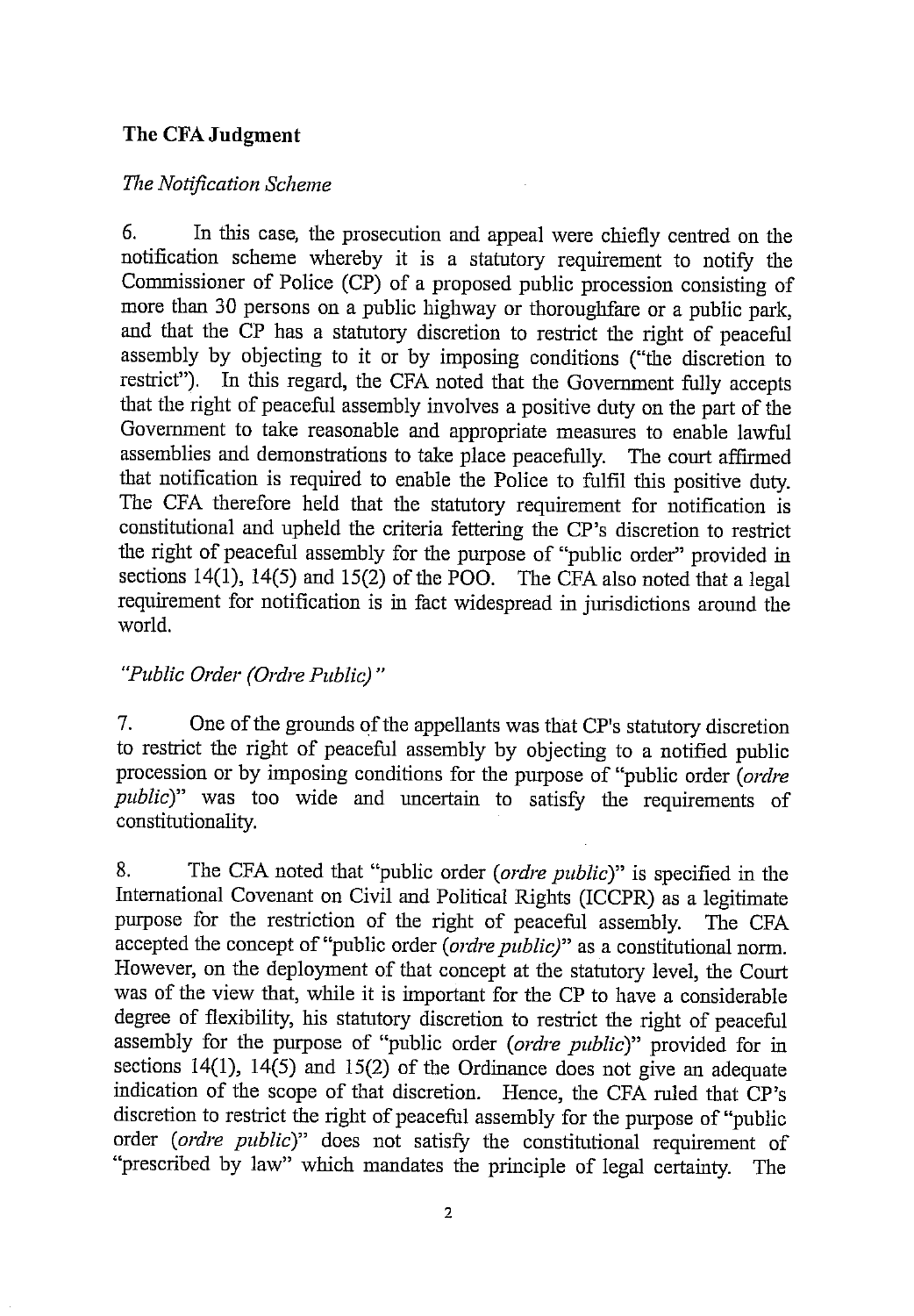appropriate remedy was the severance of "public order" in the law and order sense from "public order (ordre public)" in the relevant statutory provisions. After severance, CP's discretion to restrict the right in relation to "public order" in the law and order sense under the relevant provisions was held to be constitutional

9. The CFA found that the offences for which the appellants were convicted did not relate to the statutory provisions conferring on CP the discretion to object or to impose conditions on a public procession where he considered it reasonably necessary in the interests of "public order (ordre public)". Hence, the CFA by a majority of four to one (with Mr Justice Bokhary PJ dissenting) dismissed the appeal and upheld the convictions.

## The Dissenting Judgment of Mr Justice Bokhary PJ

10. Mr Justice Bokhary PJ found that CP's entitlement to prior notification of public meetings and processions to be constitutional. But, in his view, this entitlement should not be enforceable by the criminal sanctions in section 17A. He also found CP's powers of prior restraint and the related criminal sanctions to be unconstitutional. Accordingly, in his view, the appeal should have been allowed.

11. Mr Justice Bokhary PJ's view is a minority view and is *obiter dictum* and not ratio decidendi. In other words, a considerable part of his judgment covers matters not directly forming the rationale behind the court's judgment. The dissenting judgment is not the opinion of the court and, in that light, not a decision in the case.

## **Effects of the Judgment and Way Forward**

 $12<sub>1</sub>$ As can be seen from the above, the CFA has ruled that, after severance of "public order" from "public order (ordre public)", the provisions of the POO that the CFA considered are constitutional. Therefore, the POO can and will continue to operate, subject to the CFA's judgment, in order to achieve its objectives of assisting to provide for the freedom of procession and assembly, yet protecting public order and other public interests.

 $13.$ As regards the severance of "public order" from "public order (ordre *public*)", it should be noted that the term "(*ordre public*)" has ceased to apply for all practical purposes in the context of the relevant sections following the handing down of the CFA's judgment on 8 July 2005. In these sections, the term "public order (ordre public)" is now taken to mean "public order" in the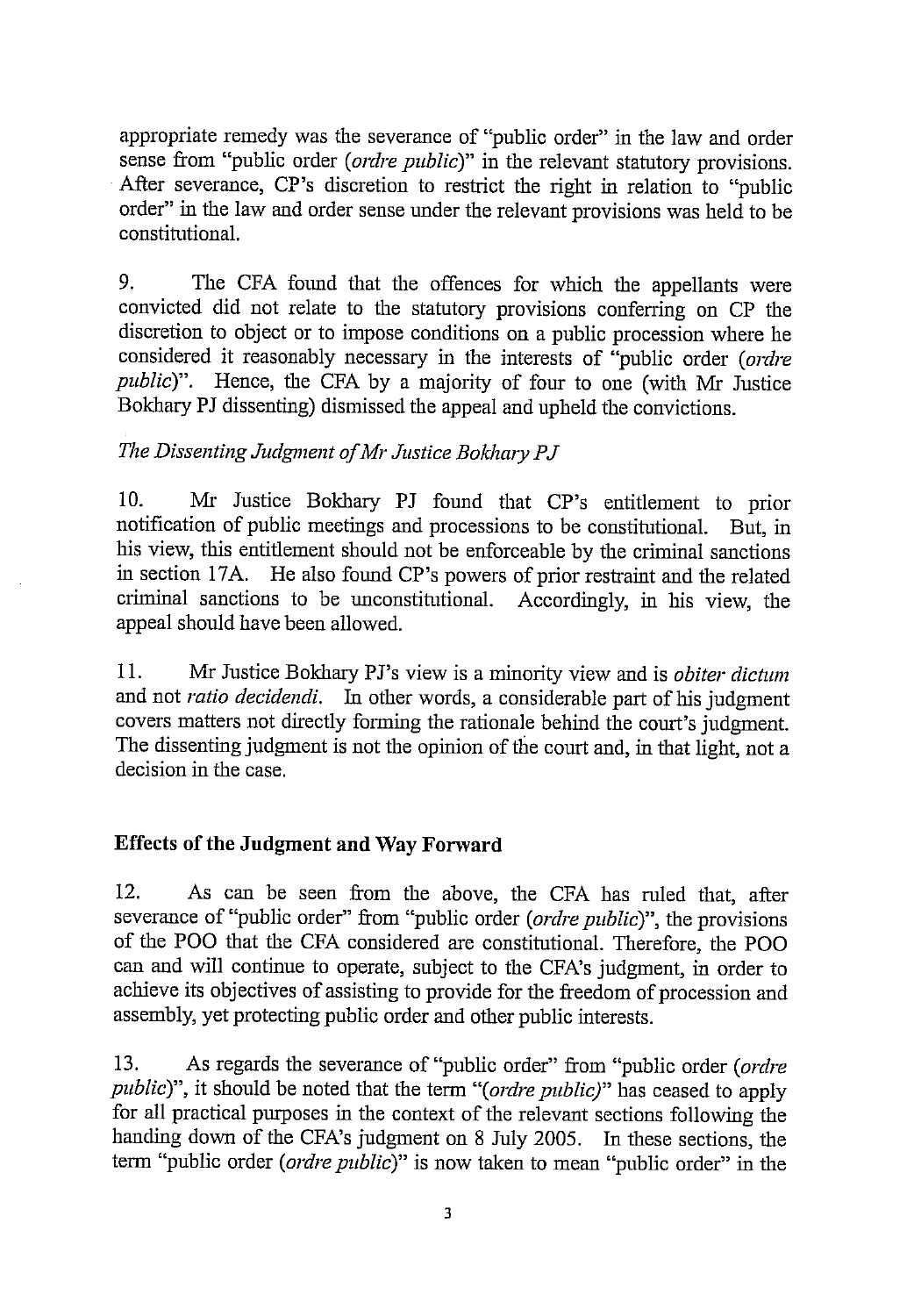law and order sense. The Administration will take the necessary steps in due course to formally amend the relevant provisions in the POO.

## **Conclusion**

14. The Administration respects the CFA's judgment, which has provided useful guidance to the Police on the handling of notifications of public meetings and processions. The relevant provisions of the POO reflect a proper balance between protecting and facilitating individuals' right to freedom of expression and right of peaceful assembly, and the broader interests of the community at large. We will continue to work to protect the fundamental rights of the people in Hong Kong as guaranteed by the Basic Law and the Hong Kong Bill of Rights Ordinance. The Police will also continue to deal with notifications of public meetings and processions in accordance with the law.

**Security Bureau Hong Kong Police Force Department of Justice** October 2005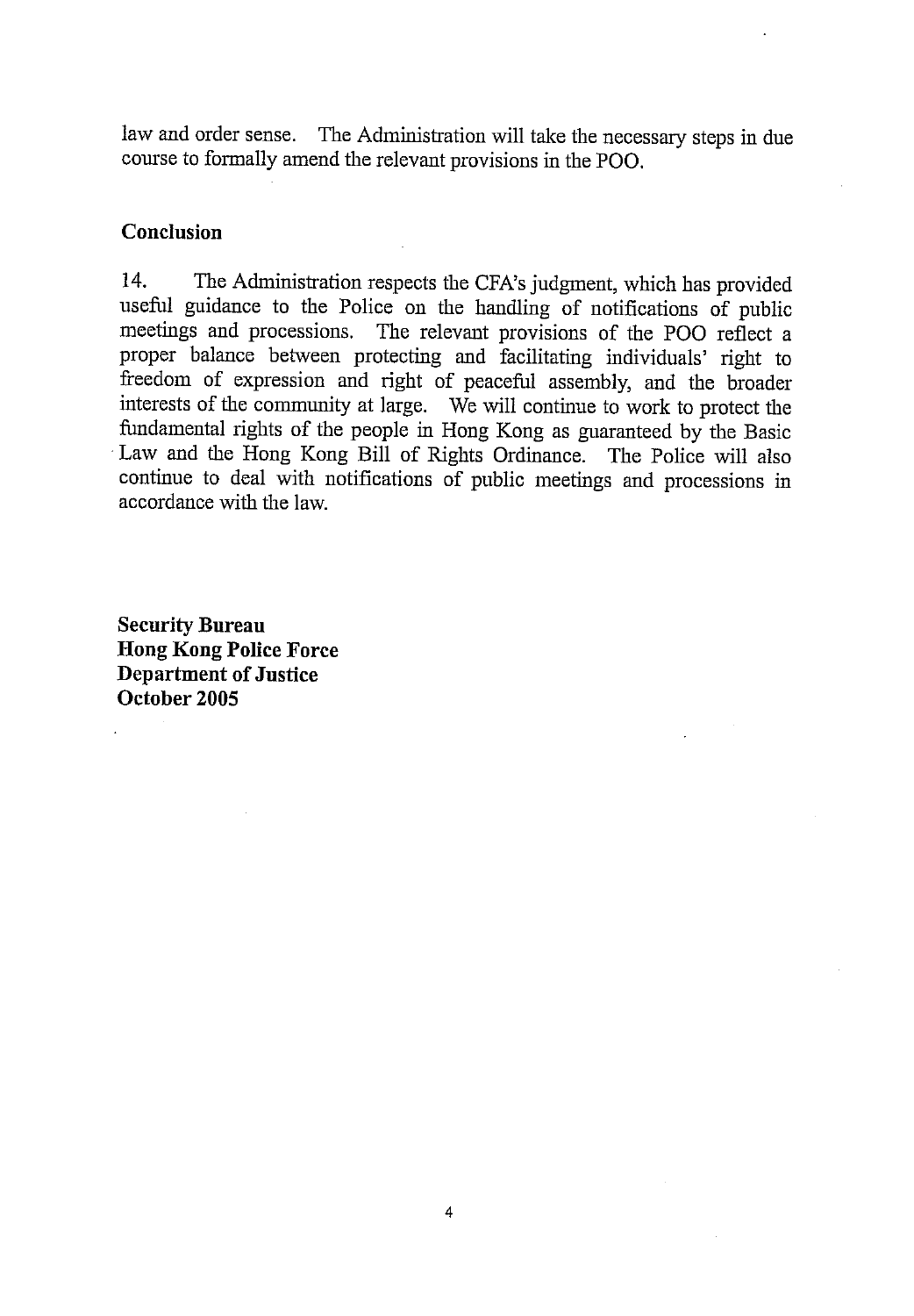#### Leung Kwok Hung & Others v. HKSAR

Summary of Judgment

This summary is prepared by the Judiciary. It is not part of the judgment and has no legal effect.

#### The Court

يطيرن والأريان يتحصده والماطئ الصطرفات والهطليقياط القاطعة

1. The Court (with Mr Justice Bokhary PJ dissenting) dismissed the appeal and upheld the convictions.

#### The judgment of Chief Justice Li, Mr Justice Chan PJ, Mr Justice Ribeiro PJ and Sir Anthony **Mason NPJ**

2. The freedom of peaceful assembly and the freedom of speech are fundamental rights. They lie at the foundation of a democratic society and are of cardinal importance for a number of reasons. The resolution of tensions and problems through open dialogue is of the essence of a democratic society. Such a society is one where the market place of ideas must thrive. These freedoms enable citizens to air grievances and seek redress. Tolerance is the hallmark of a pluralistic society. Through these freedoms, minority views which may be disagreeable can be ventilated. A procession is a potent method of expression and is a common phenomenon.

3. The Public Order Ordinance ("the Ordinance") is of limited scope in regulating public processions. It only regulates public processions consisting of more than 30 persons on a public highway or thoroughfare or in a public park.

4. The right of peaceful assembly involves a positive duty on the part of Government to take reasonable and appropriate measures to enable lawful assemblies to take place peacefully. The statutory requirement to notify the Commissioner of Police ("the Commissioner") of a proposed public procession consisting of more than 30 persons on a public highway or thoroughfare or in a public park is constitutional. A legal requirement for notification is in fact widespread in jurisdictions around the world.

5. In the present case, the offences arose out of the holding of a public procession without complying with the legal requirement for notification, notwithstanding a warning by the police.

6. The focus of the challenge in this appeal is on the contention that the Commissioner's statutory discretion to restrict the right of peaceful assembly by objecting to a notified public procession or by imposing conditions ("the discretion to restrict") for the purpose of "public order (ordre public)" is too wide and uncertain to satisfy the requirements of constitutionality.

7. The International Covenant on Civil and Political Rights (ICCPR) as applied to Hong Kong has been implemented by the Bill of Rights. It provides for the concept of "public order (ordre public)" as a constitutional norm. The concept is an imprecise and elusive one. Its boundaries beyond public order in the law and order sense, that is, the maintenance of public order and prevention of public disorder, cannot be clearly defined. A constitutional norm is usually and advisedly expressed in relatively abstract terms. There is no question of challenging a constitutional norm which must be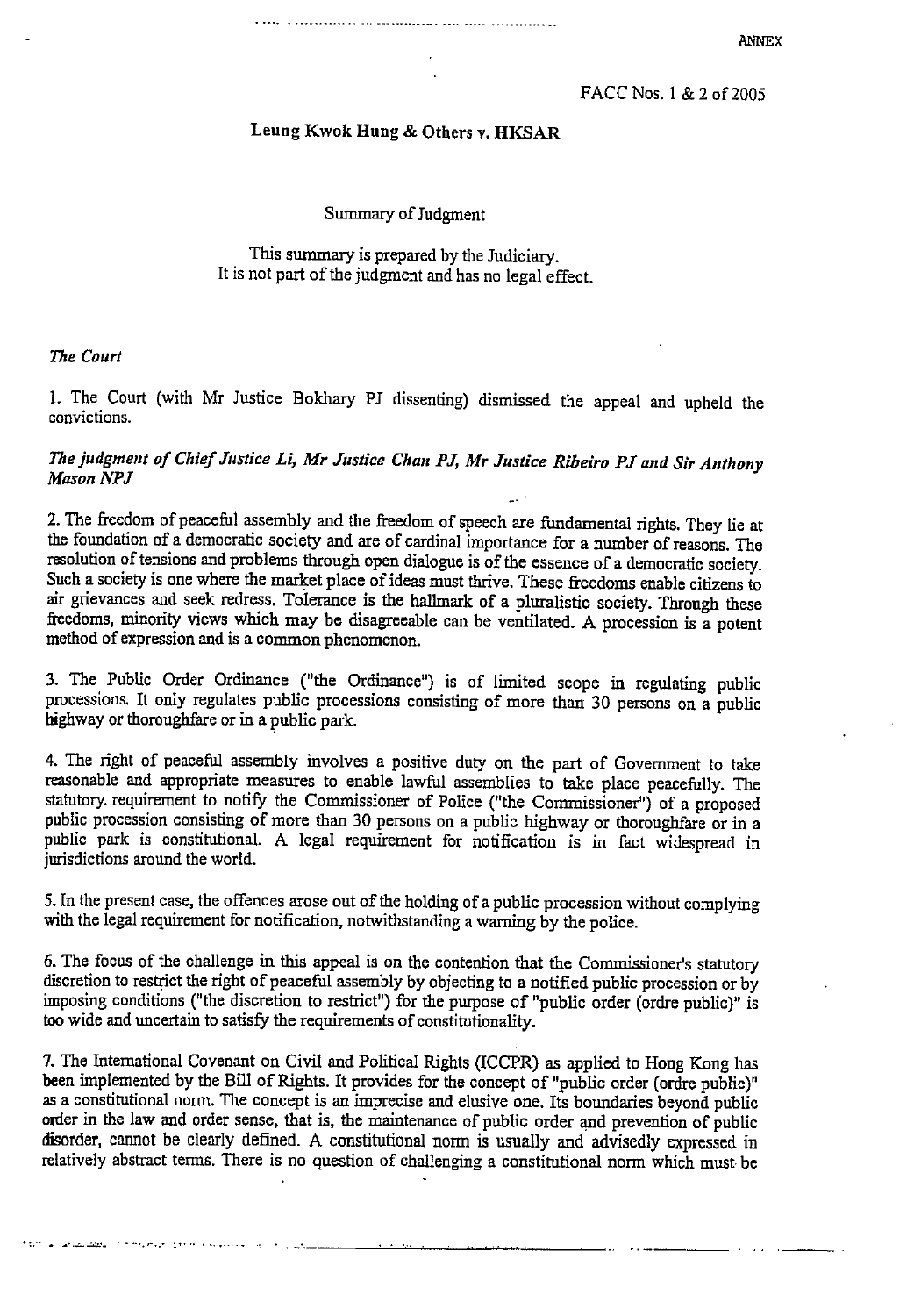accepted. The Court applied "public order (ordre public)" as a constitutional norm in holding that the concept includes legitimate interests in the protection of the national and regional flags.

8. In contrast to the use of the concept at the constitutional level, different considerations apply to its deployment at the statutory level. Adopting an unusual technique, the concept of "public order (ordre public)" used in the ICCPR has been incorporated into the Ordinance in relation to the Commissioner's discretion to restrict the right of peaceful assembly. Although it is important for the Commissioner to have a considerable degree of flexibility, his statutory discretion to restrict the right of peaceful assembly for the purpose of "public order (ordre public)" provided for in ss. 14(1), 14(5) and 15(2) of the Ordinance does not give an adequate indication of the scope of that discretion. This is because of the inappropriateness of this concept taken from the ICCPR as the basis of the exercise of such a discretion vested in the executive authorities. The Commissioner's discretion to restrict the right of peaceful assembly for the purpose of "public order (ordre public)" does not therefore satisfy the constitutional requirement of "prescribed by law" which mandates the principle of legal certainty.

9. Public order in the law and order sense, that is, the maintenance of public order and prevention of public disorder is sufficiently certain. The appropriate remedy is the severance of public order in the law and order sense from "public order (ordre public)" in the relevant statutory provisions.

10. After severance, the Commissioner's discretion in relation to public order in the law and order sense is constitutional. It satisfies (i) the constitutional requirement of "prescribed by law" and (ii) the constitutional requirement of "necessary in a democratic society" for the relevant constitutional legitimate purpose.

11. It must be emphasised that the Commissioner must, as a matter of law, apply the proportionality test in exercising his statutory discretion to restrict the right of peaceful assembly. He must consider whether a potential restriction is rationally connected with one or more of the statutory legitimate purposes and whether it is no more than is necessary to accomplish such purpose. His discretion is thus not an arbitrary one but is a constrained one. This test is well recognized internationally as appropriate in relation to the protection of fundamental rights. The legal requirement to apply it in this context ensures the full protection of the fundamental right of peaceful assembly against any undue restriction.

#### The dissenting judgment of Mr Justice Bokhary PJ

12. Mr Justice Bokhary PJ held that the Commissioner's entitlement to prior notification of public meetings and processions is constitutional. This entitlement is enforceable in the various ways indicated in his judgment, but not by the criminal sanctions in s.17A. The Commissioner's powers of prior restraint are unconstitutional. And the criminal sanctions follow the fate of those powers so as to be unconstitutional too. Accordingly, he would allow this appeal so as to quash the convictions and set aside the binding-over orders on the ground that the penal provisions under which the appellants were convicted are unconstitutional.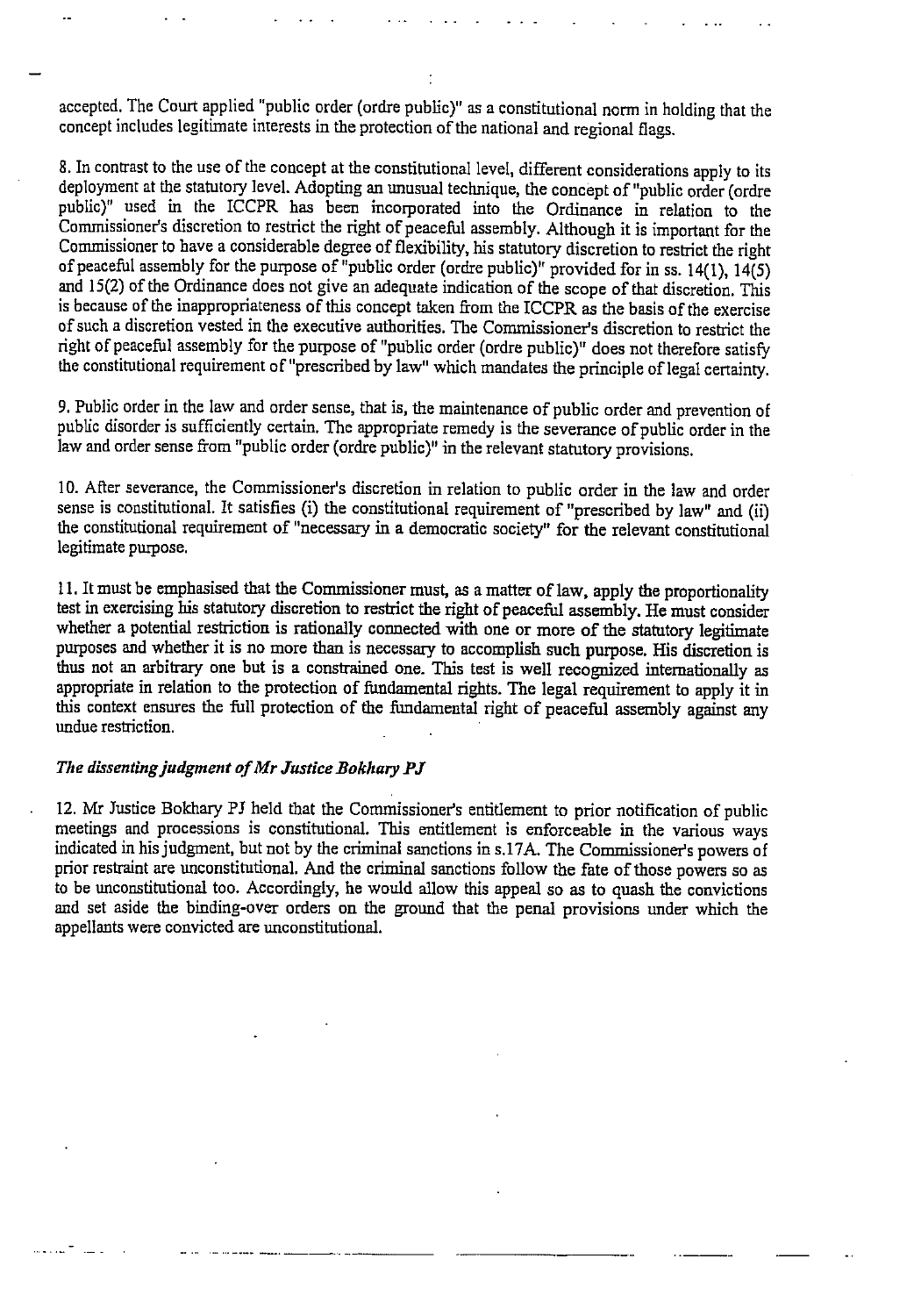#### 政 府 緽 港下亞厘畢 吞 迶



本函檔號 OUR REF .: 來函檔號 YOUR REF: SBCR 1/3285/03

**GOVERNMENT SECRETARIAT** 

LOWER ALBERT ROAD HONG KONG

> Tel: 2810 2686 Fax: 2810 7702

22 February 2006

 $By Fax(23 pages)$ 

Clerk to Panel on Security (Attn: Mrs Sharon Tong) Legislative Council Building 8 Jackson Road Central Hong Kong (Fax No.: 2509 0775)

Dear Mrs Tong,

The Panel discussed the Court of Final Appeal's judgment on Leung Kwok Hung & Others v. HKSAR on 1 November 2005. The Panel noted that the Police would, in consultation with the Department of Justice, review their internal guidelines for dealing with notifications of public meetings and processions.

I am pleased to advise that the Police have now adopted the attached guidelines on the approach to the Public Order Ordinance in relation to public meetings and public processions, and have uploaded them on the Police website for the information of the public. I am also pleased to attach a related note prepared by the Police for Members' reference.

Yours sincerely,

(Miss Rosalind Cheung) for Secretary for Security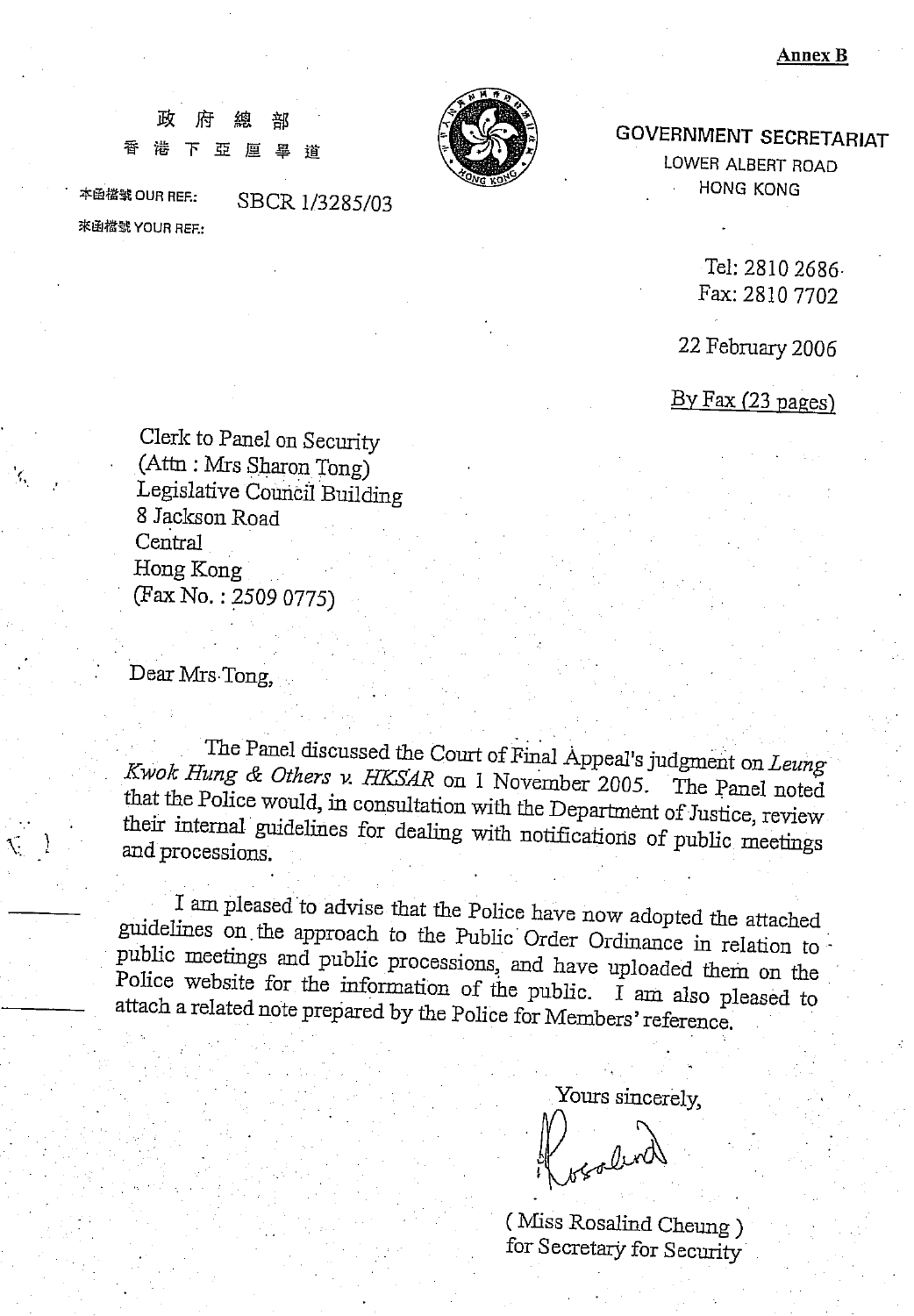# **Recent Measures Implemented by the Police in relation to Public Meetings and Public Processions**

ي.<br>1  $\mathfrak t$  $\frac{1}{2}$ 

J.

Ť

Ń,

The Police are fully committed to facilitating the exercise of the right of peaceful assembly. To enhance the current system relating to public meetings and public processions, the Police have implemented a number of measures recently. They include -

(a) Guidelines: To assist frontline officers in exercising their discretion to regulate public meetings and processions, the Police have widely promulgated the "Guidelines on the approach to the Public Order Ordinance in relation to public meetings and public processions" (the Guidelines) among frontline Police officers. The Guidelines state nothing new but aim to further explain the meaning of important terms, supply additional guidance on the terms used on the limits to Police discretion, and enhance the consistency of the criteria with the Basic Law's requirements of legal certainty. To provide guidance to the public, the Guidelines have also been made available on the Police's website and Divisional Police Report Rooms for public inspection.

(b) Seminars: To enhance frontline supervisory Police officers' understanding of the Public Order Ordinance (POO) and the principles governing the policing of public meetings and processions, three seminars were held in September and November 2005. The seminars were conducted by senior and experienced counsel from Department of Justice (DoJ). The essence of the judgment delivered by the Court of Final Appeal on Leung Kwok Hung & Others v. HKSAR FACC Nos. 1 & 2 of 2005 was also covered.

(c) Conditions: In exercising the discretionary power to impose conditions on proposed public meetings and processions, the Police have given full consideration to the importance of rationality, proportionality and necessity. The Police have also taken positive steps to enhance communications with organizers of such events. For instance, organizers are encouraged to inform the Police if they anticipate a significant change in the number of participants so that deployment could be adjusted accordingly and appropriate safety measures could be put in place. Some sample letters of no objection illustrating the above are at **Annex**. The above has been adopted in the Guidelines.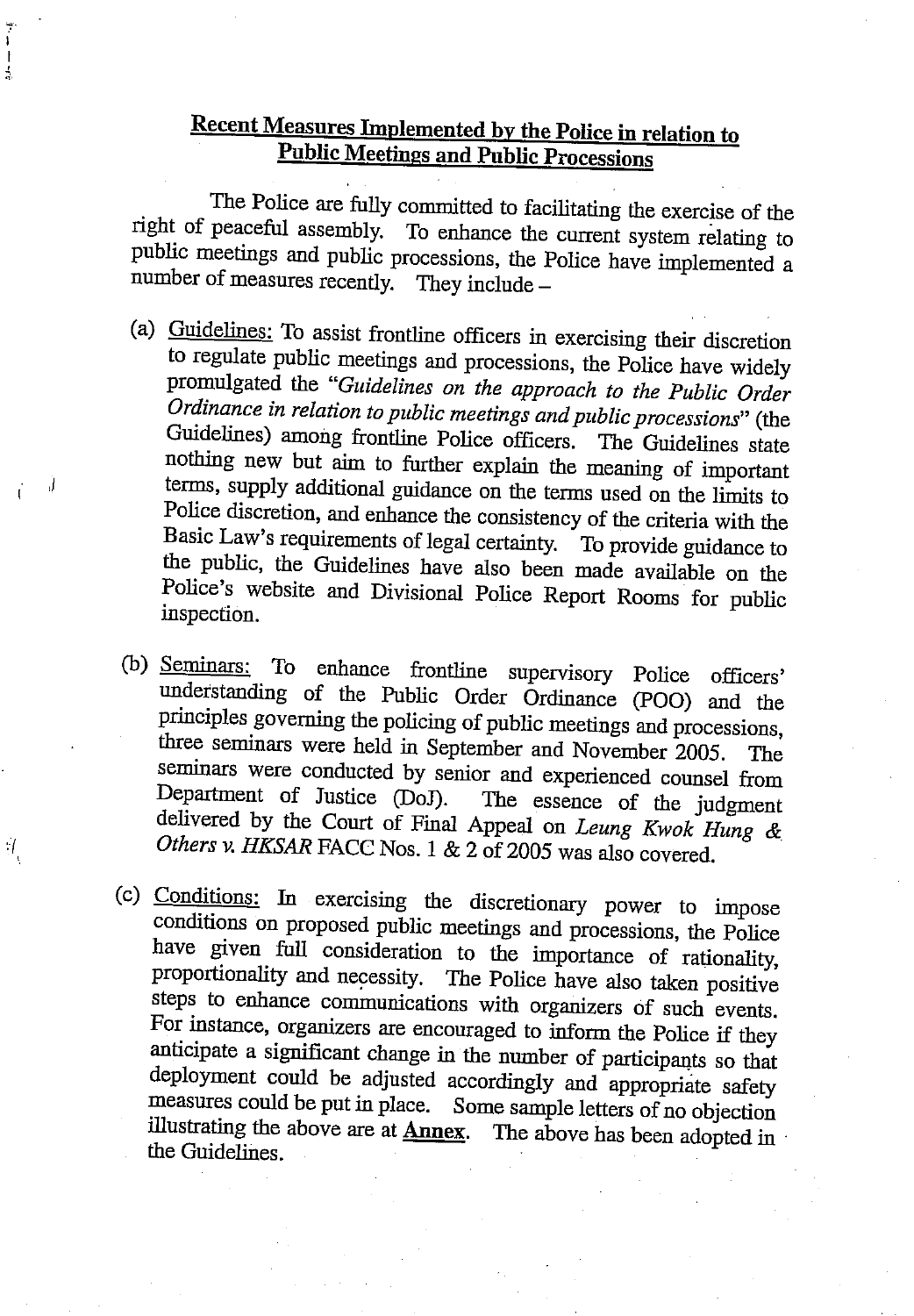(d) Liaison with DoJ: DoJ has been providing advice to the Police on the handling of notifications of public meetings and processions, whenever necessary. The Police will continue to maintain close liaison with DoJ in this regard.

**Hong Kong Police Force** February 2006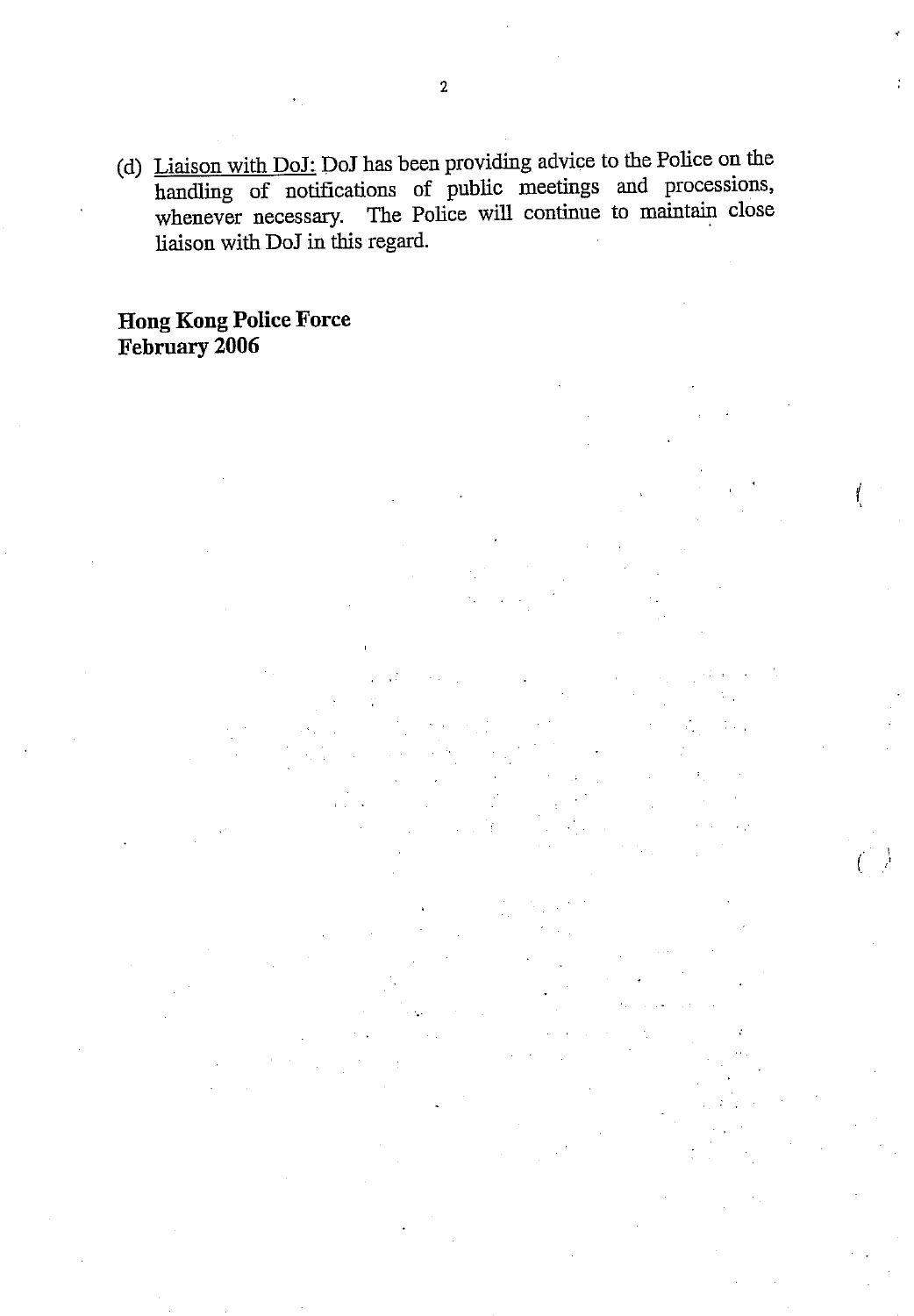

Dear Ms.

#### Notification of Public Procession

I refer to the notification of public meeting you made as the organizer on the state of at Police Station.

Pursuant to Section 14(4) of the Public Order Ordinance, Cap. 245, I am writing to inform you that I have no objection to your intention to hold a public procession in connection with a involving about 80 participants between 2100 and 0100 **START OF** hours on **second and the same in the control of the same of the same in the same of the same** location.

Police deployment and assessment on public safety is based on the number of participants as notified, i.e. 80 people. If you anticipate a significant increase in the number of participants, you should inform Police promptly so that deployment can be adjusted accordingly and appropriate safety measures can be put in place. You are also advised to movide one marshal for approximately every four participants and ensure that they can be clearly identified.

. You are reminded of the requirements in Section 15(1) of the Public Order Ordinance, Cap. 245, which states, infer alis,

(1) At every public procession-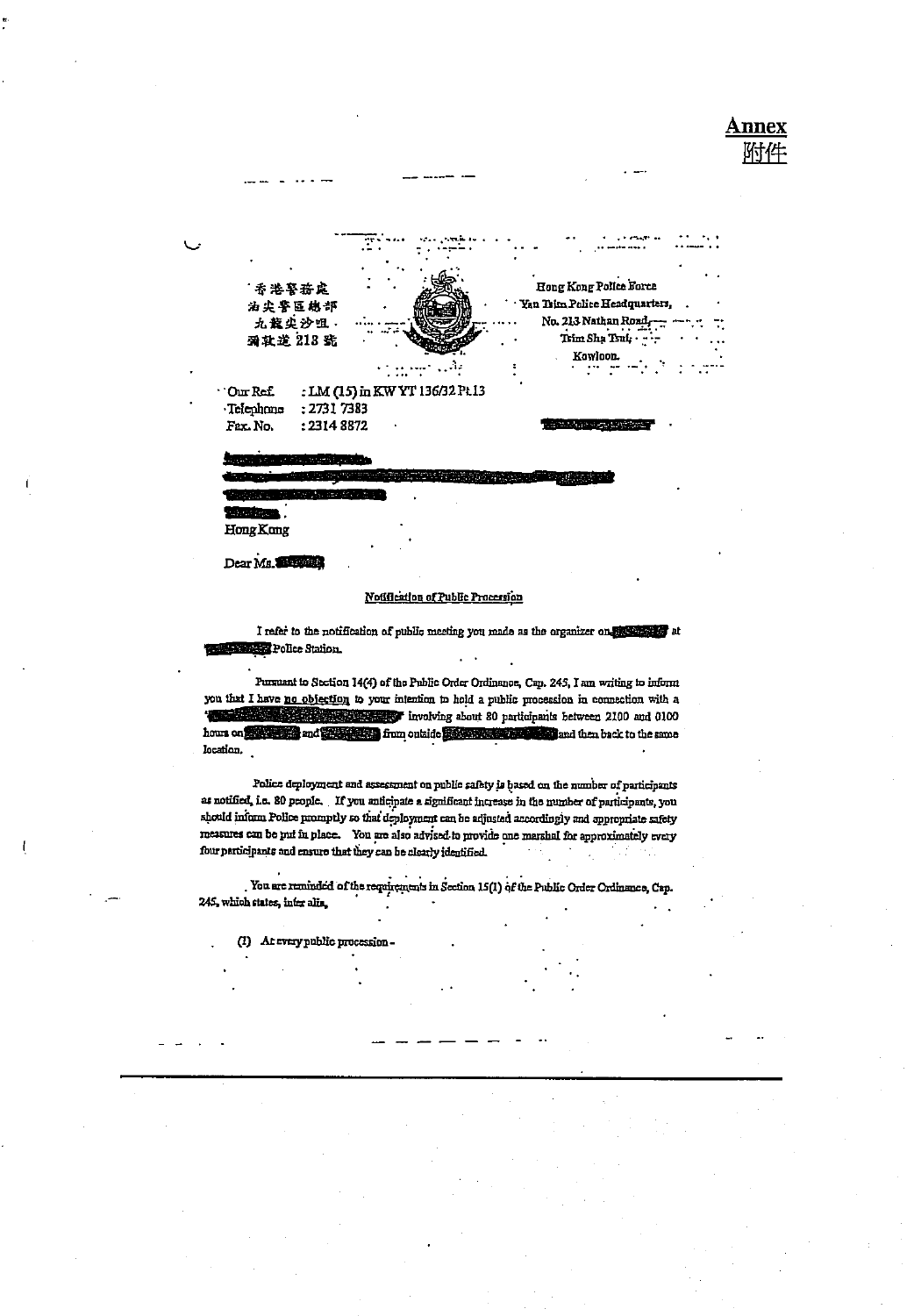(a)--there shall be present throughout the procession either the person who organized. the procession or if he is not present, a person nominated by him to act in his Ŀ. place.  $\frac{1}{2}$  $\mathbf{r}$  $\ddot{\ddot{\mathbf{z}}}$ ۰. " (b) - good order and public safety ahalf be maintained throughout the procession; and " - " : : : : . .

> (c) the control of any amplification device that is used in such a manner that it causes a noise that would not be tolerated by a reasonable person shall, if so required by a police officer, be surendered to the police officer for the duration of the procession.

#### Conditions

Section 15(2) of the Public Order Ordinance, Cap. 245 provides for the Commissioner of Police to exercise his discretion to impose conditions upon any public procession notified in the interests of public safety and public onter - the term as used in this letter refers to the maintenance of public order and prevention of public disorder. Having given consideration to the particular details of the public procession you intend to hold, the Commissioner has decided that it is rational, proportionate and necessary to impose the following condition:-

(1) The procession shall be conducted between the hours on the same **Phours** on taking the following router-

 $\sim$ 

(Starting Point)

(Route) (Finishing Point)

(2) Due to a police crowd management operation that will be taking place in the area you may be required to change your route to avoid congested areas. In this regard you are required to comply with any instructions given to you by a police officer in respect of the route.

Furthermore you are reminded that any changes of details of the notified public procession may affect police deployment in ensuring public safety and public order. For this reason, you are urged to inform the police of any changes as soon as practicable so that conditions may be amended under section 15(3) of the Public Order Ordinance.

 $\mathcal{L}$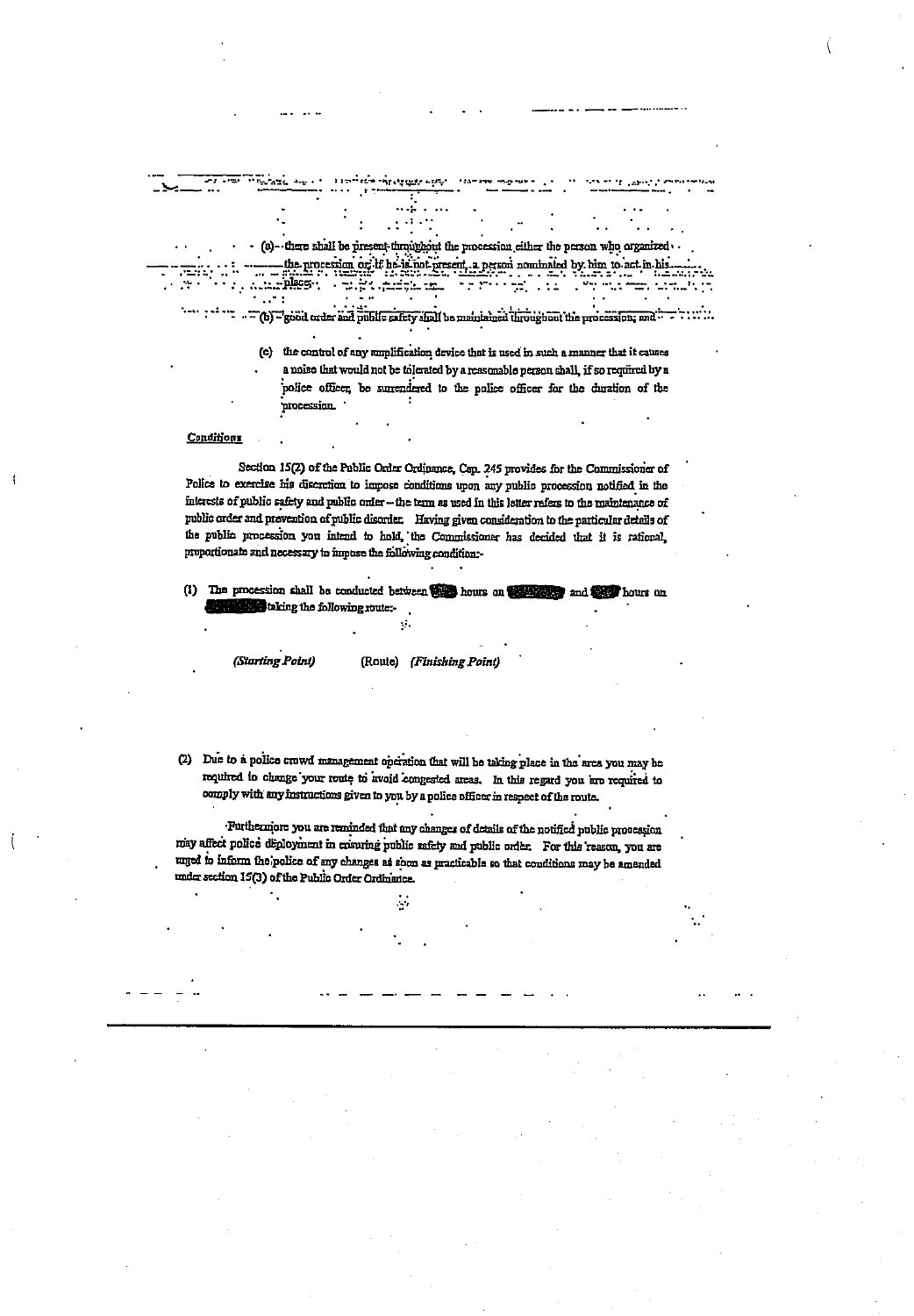Appeal t.  $\mathcal{O}_{\mathcal{A}}$  $\ddot{\phantom{0}}$ If you are aggricyed by the imposing of these conditions, you are entitled to lodge an appeal to the Appeal Board on Public Meetings and Public Processions in accordance with Section 16 of the Public-Ordinator: An-appeal-should be made its soon as possible in writing and ........ supposed to the genetica of the vehicle Buard parts as 100 3010 3100 or pa become deliverate his record ...; 606. 6/F., Main Wing, Central Government Offices, Lower Albert Road, Central, Hong Kong....

جرحه دوينه

#### Remarks

ζ.

يجريبهم

Please be advised that this letter does not exempt you from obtaining permission from other concerned authorities should the event take place in areas within their jurisdiction. Notwithstanding the Public Order Ordinance, there are other statutory provisions that may be applicable. Your attention is drawn to the list of commonly applicable legislation, together with brief details of procedural matters at Annex 'A'. УŊ

÷. Should there be any change regarding the proposed event, please immediately inform Mr. LIM Che-chung, Acting Chief Inspector of the Police Community Relations Officer of Yau Tsim District at 2731 7223 during office hours at weekdays or the Duty Officer of Tsim Sha Tsui Police Station at telephone number 27317278 after office hours.

Yours sincerely.

(KM Woods) District Commander, Yau Tsim-District for Commissioner of Police

c.c. CP (Attn: SP LIC) **RCKW** SSP OPS KW SP RCCC K PCRO YTDIST **DOO YIDIST DVC TSTDIV** ADVC OPS TSTDIV **OSSUC TSTDIV**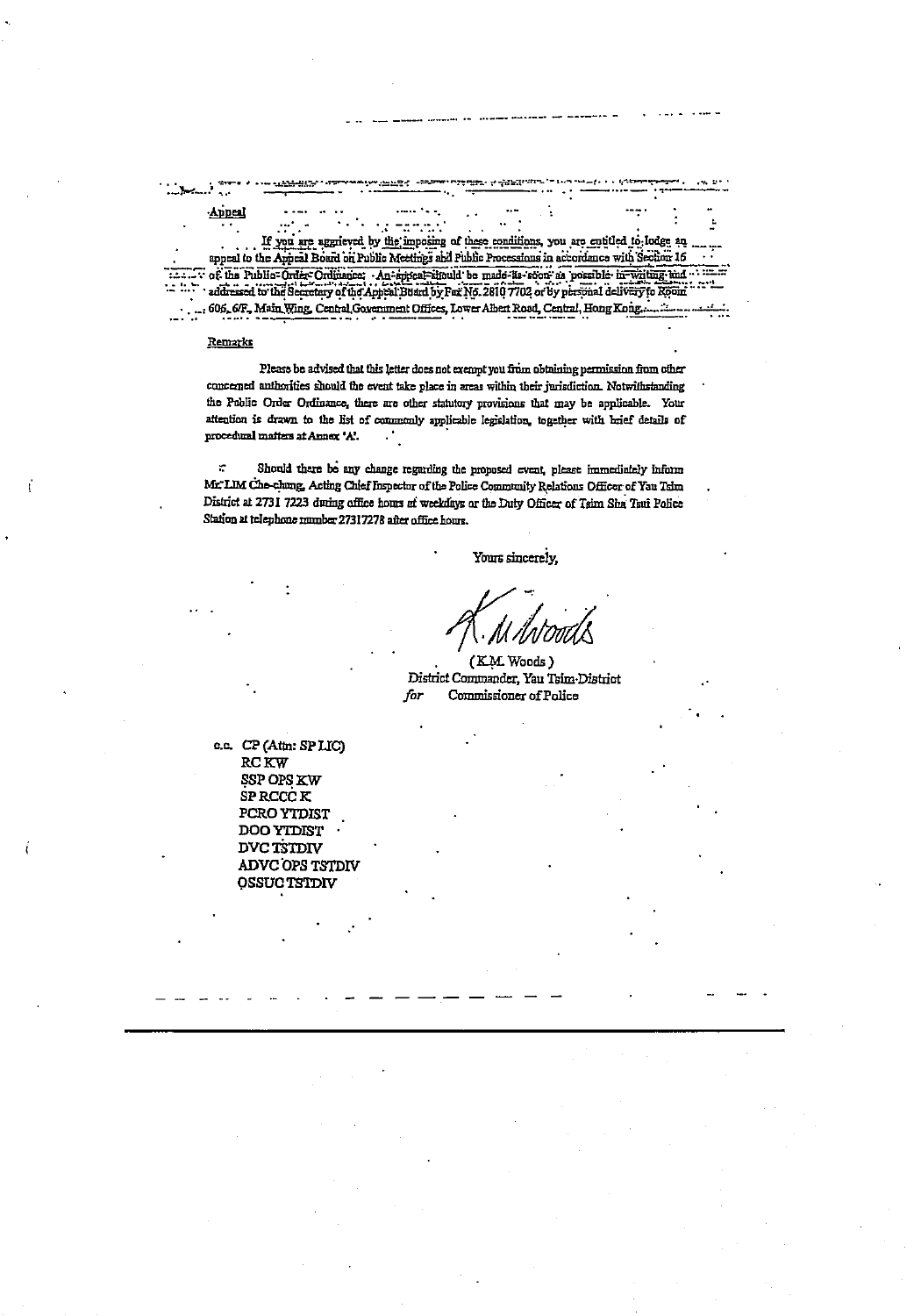

 $\mathbf{I}$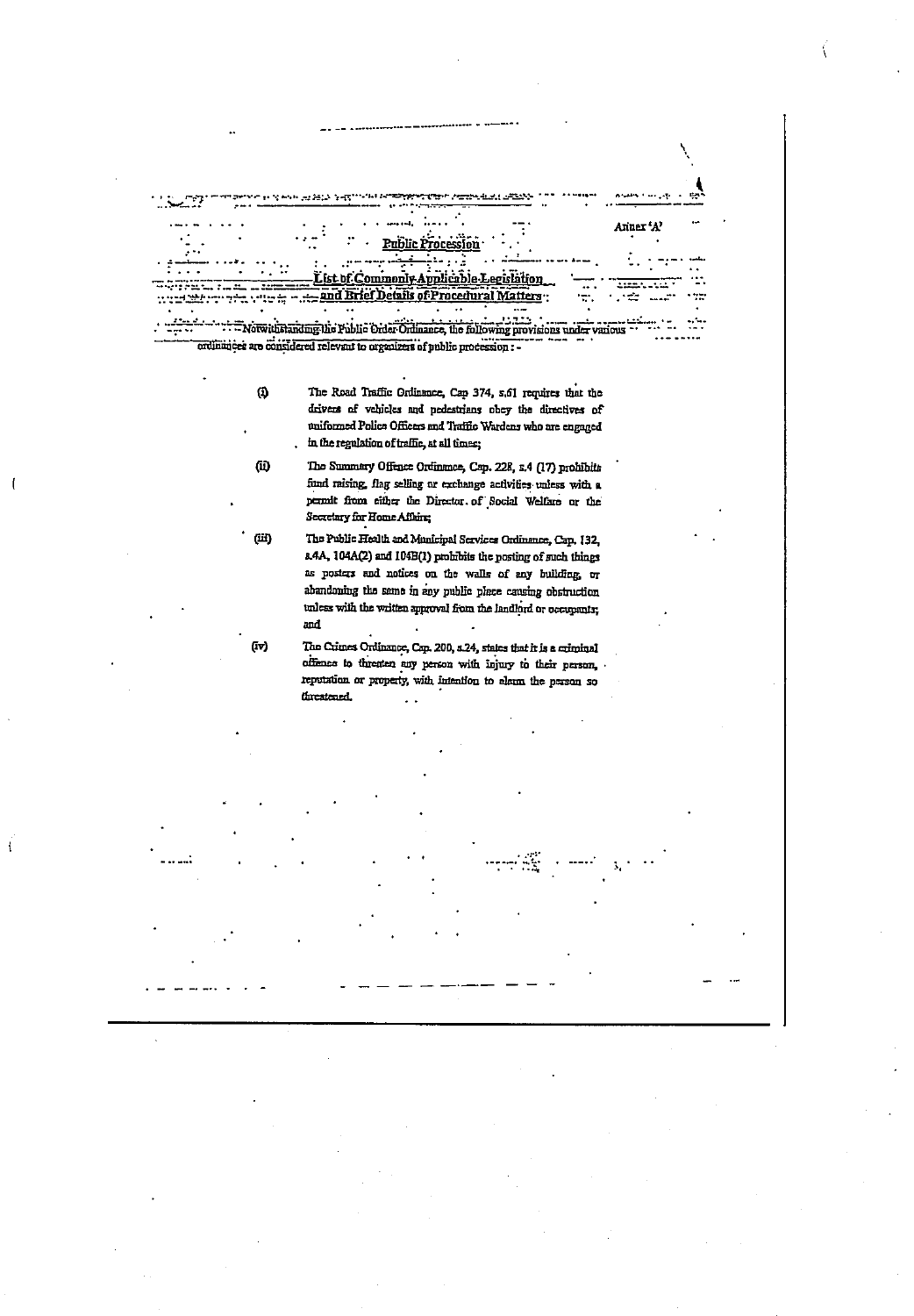#### PERSONAL DATA-個人資料

#### 香港警告成群眾課 - 12 海洋仔草在新鲜的<br>香港湾仔草在新鲜的城

 $\sim$  . .

ť



(3) in CPLIC 136/129/2005 IM 37

Licensing Office<br>Hong Kong Police Force<br>Aranal Hone, Police Headque<br>1 Aranal Sines, Wanchal, 12/P. A Hong Kong

本皮结就 OURNER.:

 $\tilde{\mathbf{T}}$ 12 TELEPHONE: 2860 6525

œ 其FAX: 2200 4325

| . . |
|-----|
|     |
|     |
|     |

图 水姐: L.

#### 公平进行资知青

有調你於 **準備** 年 調月 859 日向<mark>藤藤野</mark>寄以主群者身分汲交公及遊<br>行通知書一事,本成已經帶悉。

現特依線《公安條例》(第245章)第14(4)條通知你,本成不反對 **协会 都面地看见一个人的意思。这个人的话都不是不是不是不是不是** 行約四十人多予的公及遊行 · 遊行隊伍由醫藥學學部出發,前往醫療學科

昔方是根據你所填報的人數(四十人)及車輛數目(十二桶私家車), 作爲人手兩派及公眾安全評估的基礎。假如你知道或相信多予活動人数或車 糖酸目脓可能大概增加,你必须盡快通知警方,以便我們可以重新調配人手 及提供適當的安全指施。

患定

請你留意《公安條例》(第245章)第15(1)條的規定,其中包括:

- (1) 在每次公灵遊行中:
- (2) 遵行的組織人或(如他不出席)由他指定代替他行事的人,必須在
- (b) 整個遊行進行期間均須維持良好秩序和公共安全;以及
- (c) 如所使用的任何演音器, 其所登出的噪音爲一個合理的人不會忍 受者, 则在警游人员提出要求下, 須於遊行的持續期間將該蛋音 器的控制交子胶替资人员·

en.<br>Milio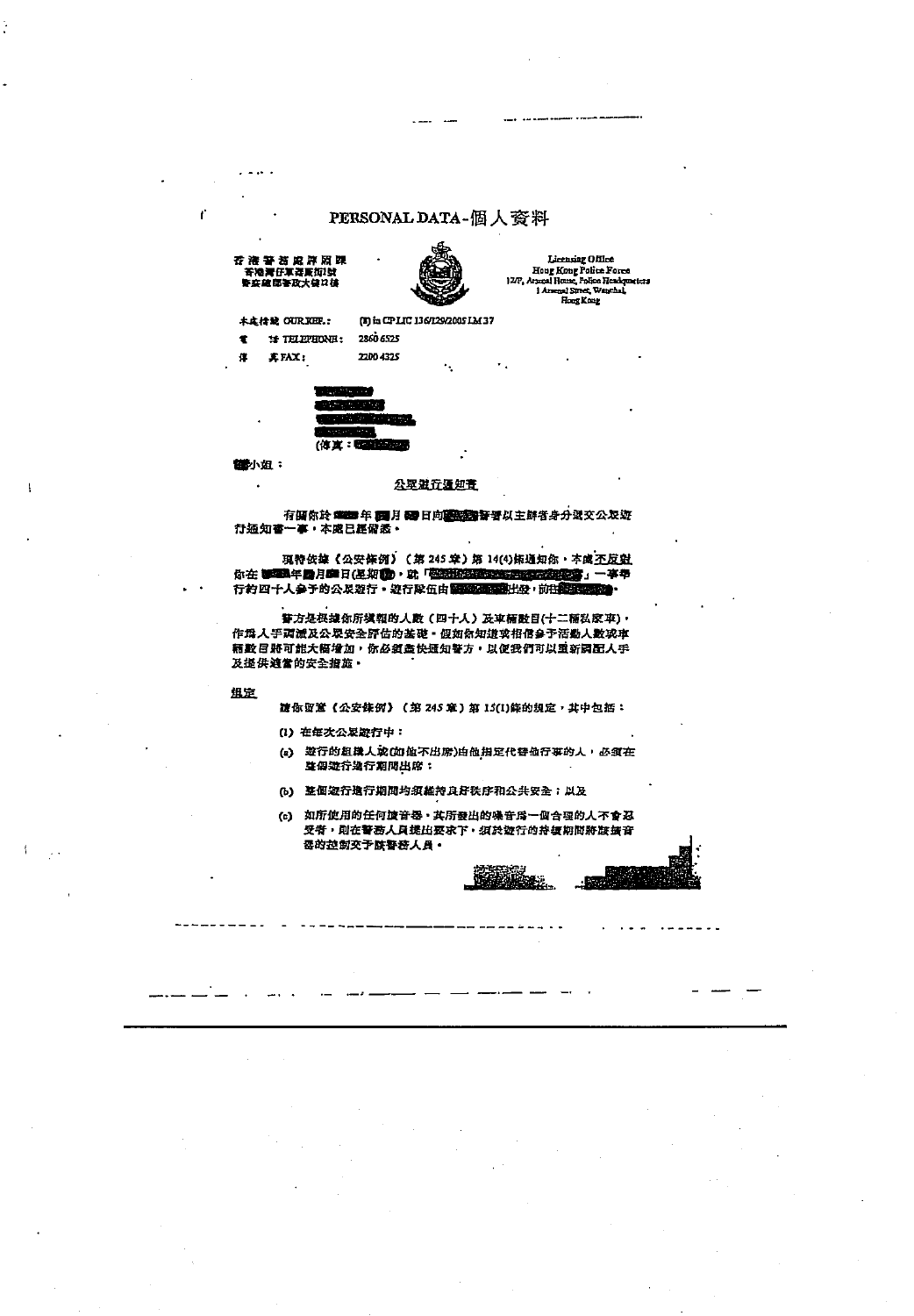a an nan mara ann an an an an

#### 怪任

根據《公安條例》(第245章)第15(2)條,爲能議公共安全,維護公共 秩序(維護公共秩序在本信中指輯持公眾秩序和防止發票公眾秩序), 智涵處慮 長可行使的情裡,就已作出通知的公眾遊行施加條件,處長考慮過無學行的 公及遊行細節後,根據相稱性原則,認爲施加以下條件是合理和有需要的:

是次公眾遊行必須跟遠你在通知書內與報的資料,在睡睡學年體月體日(星 期間)由上午電時至上午間時間整整のか一段時間内依照下列路線造行:

> (起點) 沿途路级 (终點)

> > $-$

 $\ddot{\cdot}$  $\frac{1}{2}$ 

of Chefre

詩注意:已通知的公及遊行細節如有任何變動,均可能影響警方爲確 保公共安全和維持公眾秩序而進行的調配工作。因此,你的公及遊行細節如 有變動, 諮須盡早通知誓方, 以便警方很掉(公安條例) 第 15(3)條修訂有 **関條件** 

الأمام المرار

#### 上訴

你如因警務處處是施加上述條件而怒到受用,可很讓《公安條例》第 16條,向公眾集會及遵行上訴委員會提出上訴。如疑上訴,須盡快把上訴會, 送交上訴委員會秘書·上訴書可以傳真方式傳送(傳真號碼: 2810 7702)或 段自送遞(地址:香港下亞區基道中區政府合著中座6樓606室) -

#### 雎

ť

如道項活動在其他機構管轄的地方進行,你須向鼓等機構申請批准; 本信並不許竞你在這方面的申請。除《公安條例》外,其他法例條文也可能 **通用於還項活動** 

 $\overline{\mathbf{z}}$ 

- 19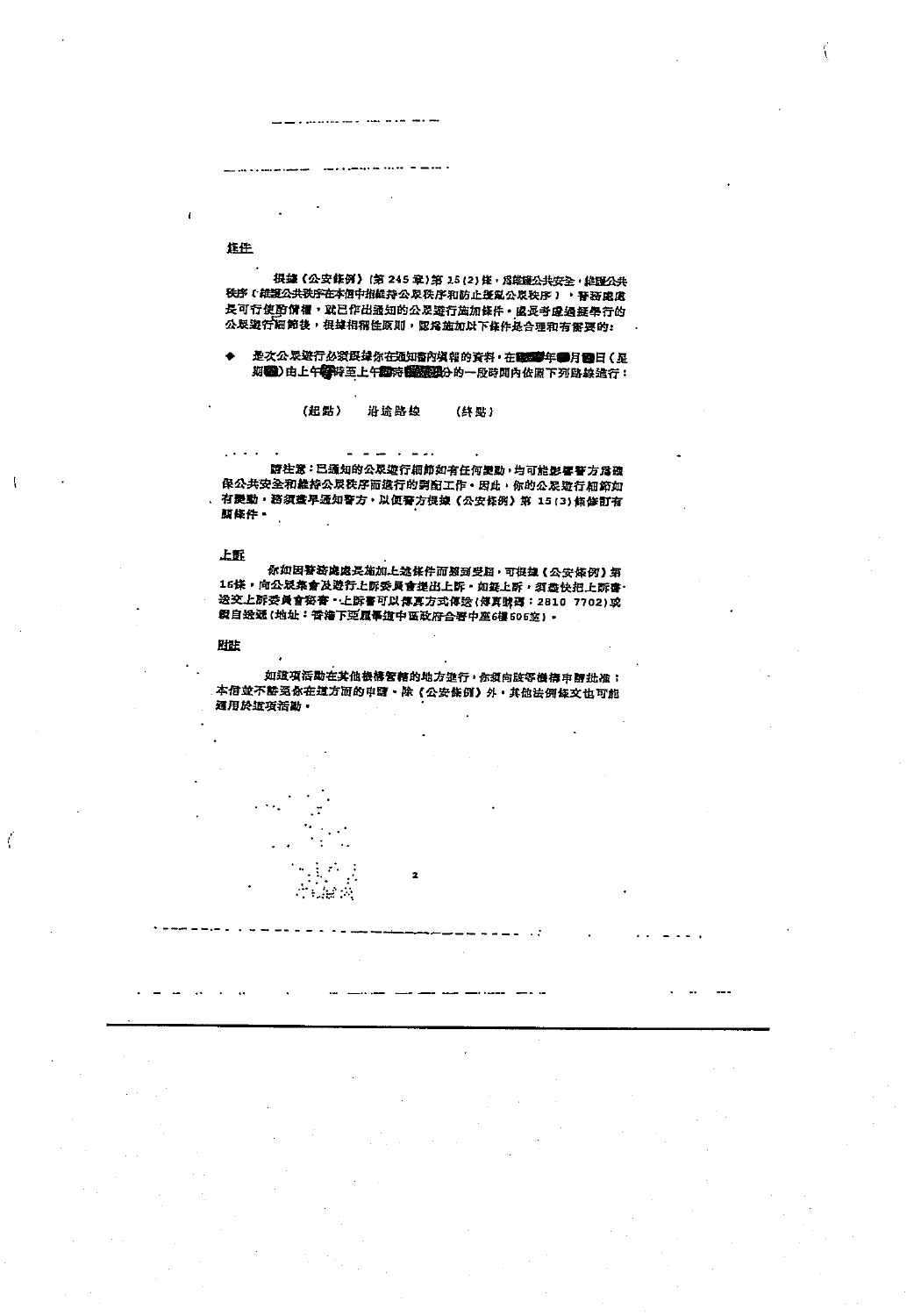. 上述活動如有更改,封立即於辦公時間內致意 2860 6522 知會本處牌·<br>照課高級督委陳信小姐:辦公時間後、星期天或假日,則可致電通知有關總<br>區的指揮及控制中心的貧日監督(九龍區:2666 4500,新界區:3472 7200)·



 $\mathbf{r}$ 



医血管半级型 月照的月

 $\overline{\mathbf{3}}$ 

ţ.

....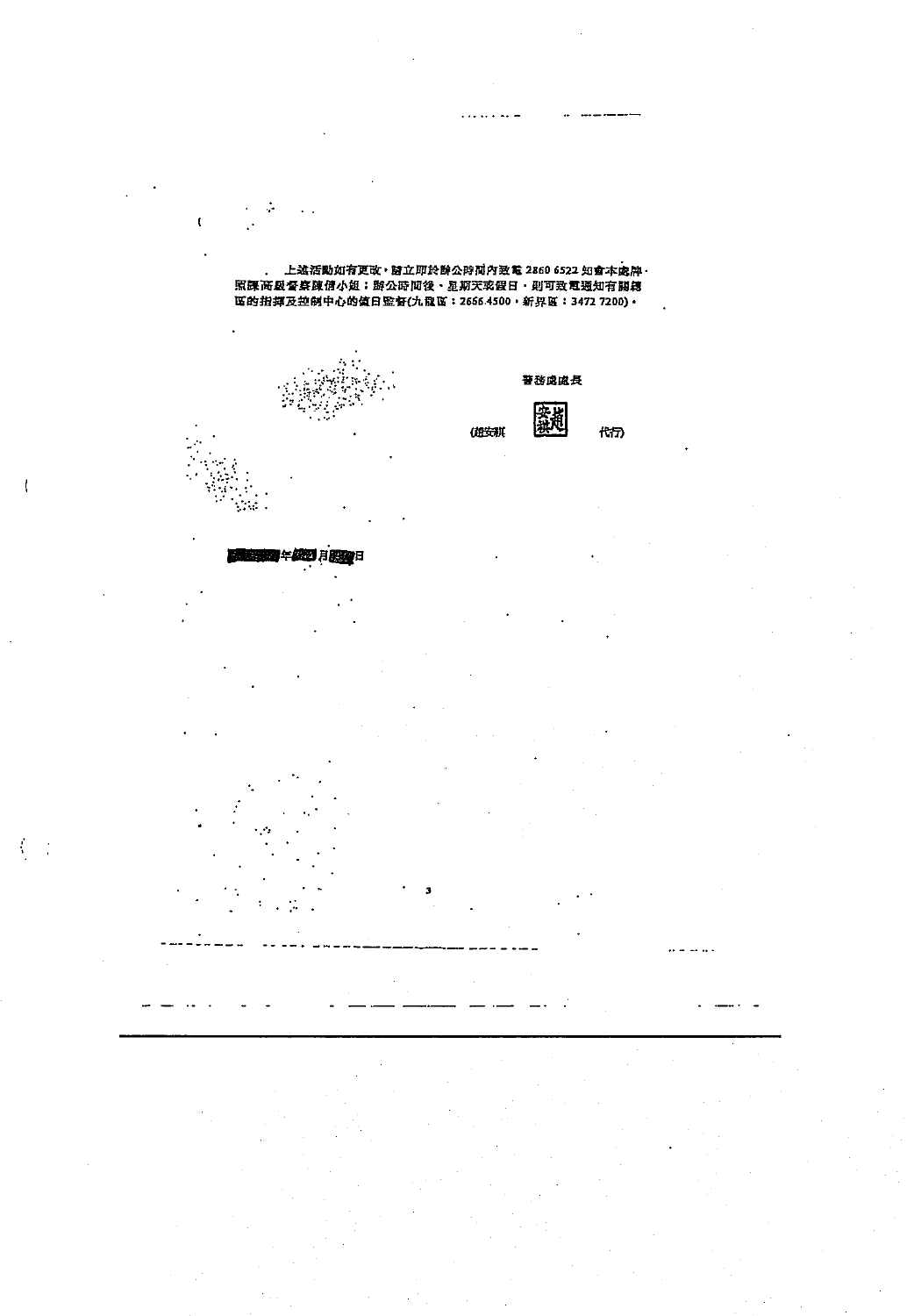## Guidelines on the approach to the Public Order Ordinance in relation to public meetings and public processions

These Guidelines are not intended to be exhaustive. They are intended to assist enforcement officers and other persons in their understanding of the statutory scheme, including some of the terms, of the Public Order Ordinance (POO), Cap. 245, in the light of the constitutional right of peaceful assembly in relation to public meetings and public processions.

#### **The Relevant Freedoms**

 $2.$ The freedom or right to peaceful assembly and to peaceful public procession are fundamental rights guaranteed in the Basic Law (BL) of the HKSAR and the Hong Kong Bill of Rights Ordinance (BORO), Cap. 383. Article 27 of the Basic Law declares:

> "Hong Kong residents shall have freedom of speech, of the press and of publication; freedom of association, of assembly, of procession and of demonstration; and the right and freedom to form and join trade unions; and to strike."

The BORO is the domestic enactment of the United Nations, 3. International Covenant on Civil and Political Rights (ICCPR) as applied to Hong Kong. BL 39 has entrenched the ICCPR as applied to Hong Kong. The most relevant right recognized in BORO Article 17:  $\mathcal{L}^{(1)}$ age (No

> "The right of peaceful assembly shall be recognized. No. restrictions may be placed on the exercise of this right other than those imposed in conformity with the law and which are necessary in a democratic society in the interests of national security or public safety, public order (ordre public), the protection of the rights and freedoms of others."

The right to freedom of expression, Article 16 of the BORO, is a right that has close association with the right to peaceful assembly.

#### 'Peaceful Assembly'

The POO is inter alia concerned with the regulation of public  $\overline{4}$ . The relevant freedoms envisage that only peaceful, intentional, assemblies. temporary gatherings of groups of persons for a specific purpose are afforded the protection. Assemblies that are not peaceful or that lose their peacefulness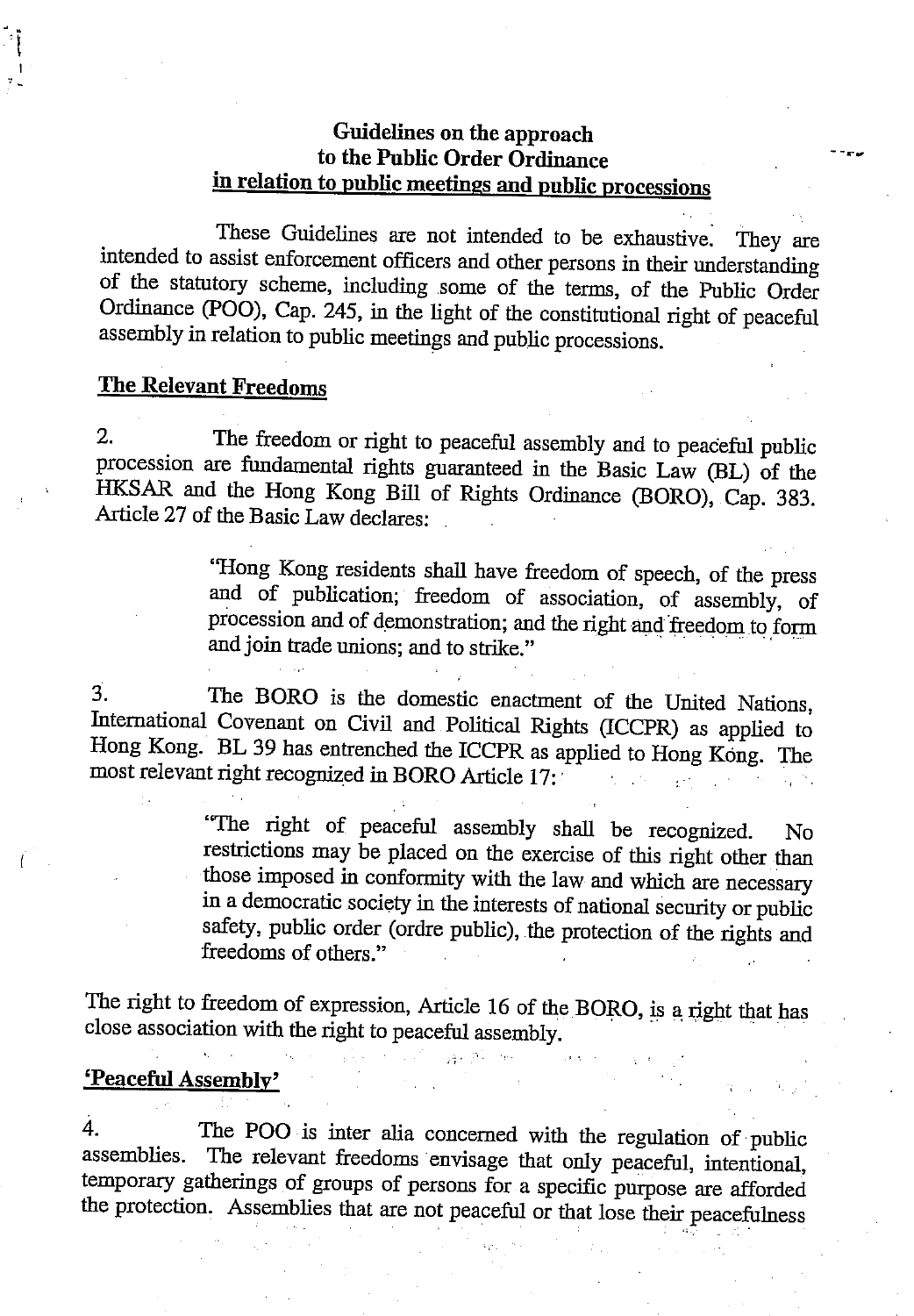through force do not fall within the protective scope of the freedoms. As a result, the regulation of assemblies is, within limits, permissible.

## 'Democratic Society'

BORO Article 17 permits restrictions to be placed on the exercise 5. of the right of peaceful assembly if they are (amongst other things) necessary in a 'democratic society'. This expression has a special meaning in regard to human rights that has been recognised at the United Nations (UN) in relation to the ICCPR. It refers to a society that recognises the Universal Declaration of Human Rights (UDHR) and the two Covenants of the UN, that is the ICCPR and International Covenant on Economic, Social and Cultural Rights (ICESCR), a society, in short, that believes in pluralism and tolerance and the need for differing views to be reasonably and appropriately heard in a peaceful environment. The necessity for objections, prohibitions or conditions must be In particular, "a procession is a potent method of seen in that context. expression and is a common phenomenon in democratic societies including Hong Kong  $"$  $\mathcal{L}_{\text{max}}$ 

### **Government's Positive Duty**

The right of peaceful assembly involves a positive duty on the part 6. of Government to take reasonable and appropriate measures to enable lawful This obligation is not absolute for the Government cannot assemblies. guarantee that lawful assemblies will proceed peacefully and it has a wide discretion in the choice of the measures to be used. What are reasonable and appropriate measures must depend on all the circumstances in the particular  $\sim 10^{11}$  and  $\sim 10^{11}$ case.

 $\mathcal{L}^{\text{max}}$  and  $\mathcal{L}^{\text{max}}$ 

Organisers and participants should be aware of the need for the  $7.$ peaceful nature of public meetings and public processions, and the need for the police to ascertain that such assemblies are intended to be peaceful, and to have powers, to be exercised if necessary, to ensure that they remain so.

Í

## **Conditions and Prohibitions**

The Commissioner of Police has a discretionary power under the 8. POO to prohibit, object to or impose conditions on public meetings and public. processions if he reasonably considers it to be necessary.<sup>2</sup> However, he is restricted by law as to the conditions he may impose and the circumstances in

Court of Final Appeal judgment in Leung Kwok Hung & Others v. HKSAR FACC Nos. 1 & 2 of 2005, at para. 3.

Public Order Ordinance, Cap. 245, (POO) sections 9, 11, 14 & 15, section 6 is a discretionary power  $\overline{2}$ that applies to public gatherings as defined, when they are imminent or already underway.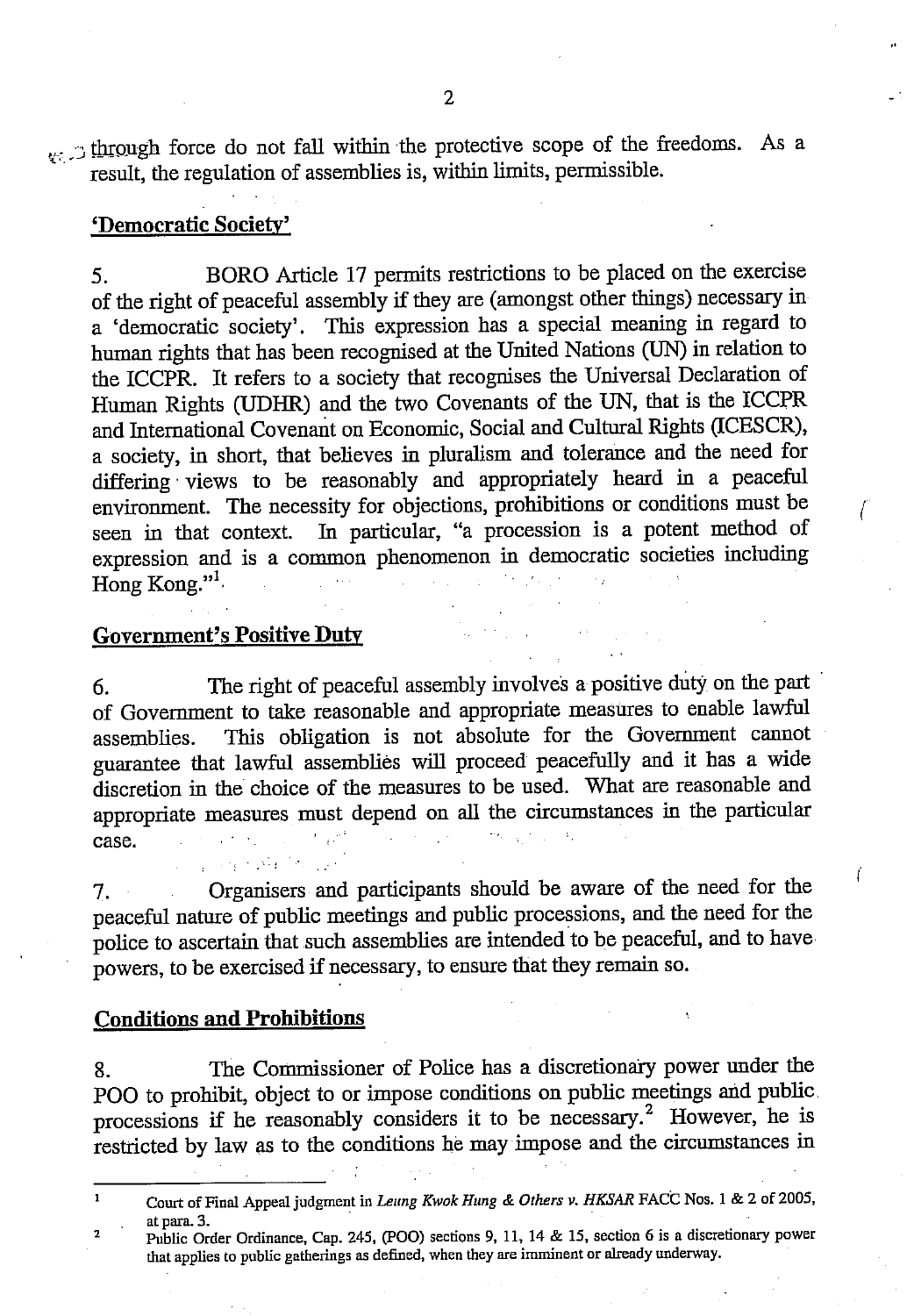which he may prohibit public meetings or processions. It is important to appreciate that these statutory powers are in place not to restrict the exercise of the relevant rights; but to enable Government to fulfil its positive duties. Without the power to impose conditions or to prohibit or object in certain circumstances, the peaceful nature of the assembly could not be reasonably assured or other important societal interests could be unnecessarily degraded.

# The Criteria for Prohibition or Conditions

9. Terms used in the ICCPR and BORO relating to permissible restrictions have largely, although not wholly, been adopted in the POO. The terms used as criteria for prohibiting or restricting assemblies are broad and flexible so as to accommodate the wide variety of circumstances in which the relevant freedoms are exercised. They are as follows:

- $(i)$ national security;
- $(ii)$ public safety;
- $(iii)$ public order; and
- protection of rights and freedoms of others  $(iv)$

In everyday practice, the two most important criteria are public order and public safety.

### **National Security**

 $10.$ In the context of the Commissioner's statutory discretion to restrict the right of peaceful assembly, the expression 'national security' is defined as the safeguarding of the territorial integrity and the independence of the People's Republic of China.<sup>3</sup>

#### **Public Safety**

In the context of the Commissioner's statutory discretion to restrict 11. the right of peaceful assembly, the term 'public safety' refers to-

> "[s]afety of persons (i.e., their lives, their physical integrity or health) or things."<sup>4</sup>

POO, section 2(2).

U.N. Covenant on Civil and Political Rights CCPR Commentary, Dr. Manfred Nowak, at p.380.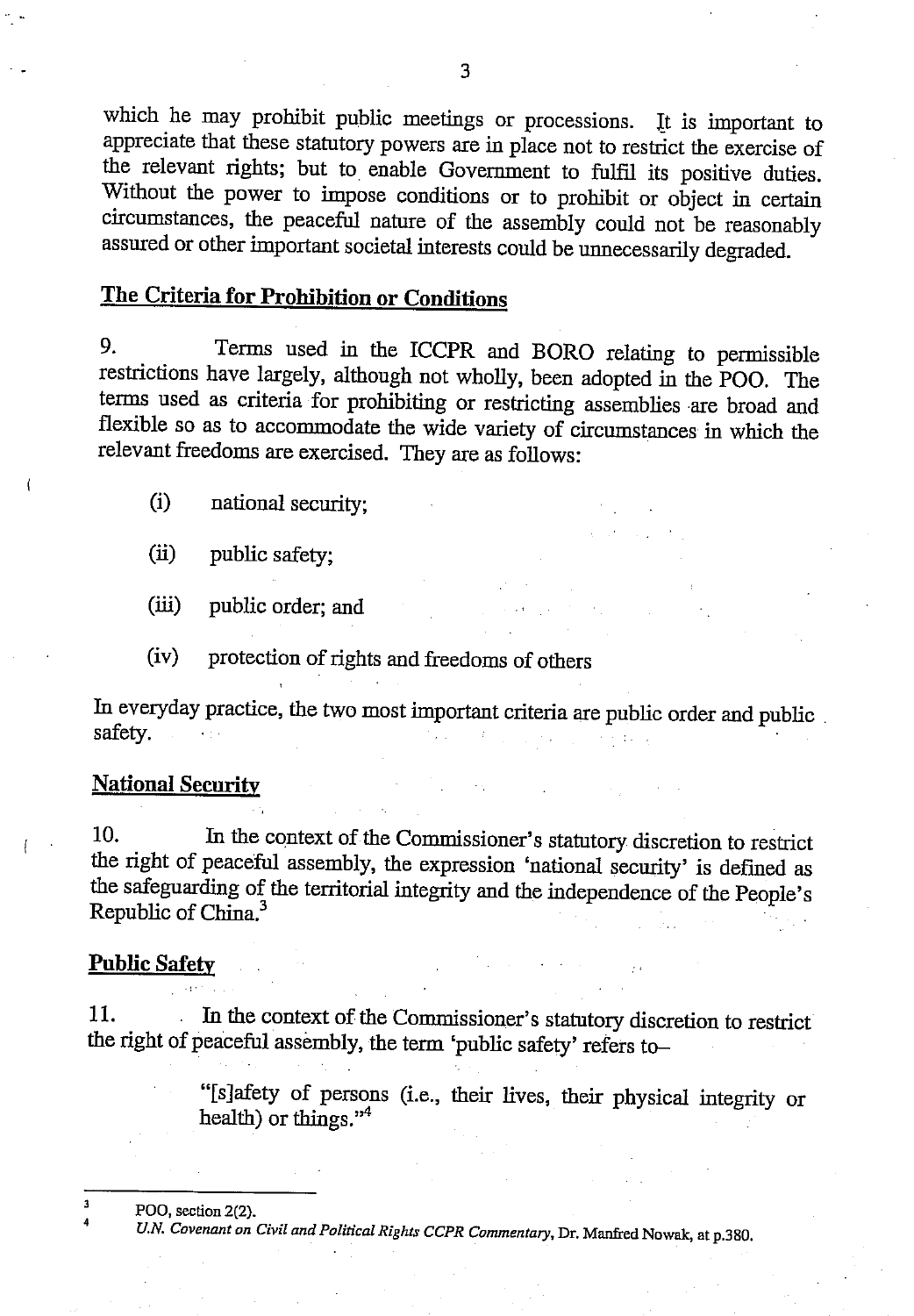## **Public Order**

The expression 'public order' in the law and order sense, means the 12. maintenance of public order and prevention of public disorder.<sup>5</sup>

## **Protection of Rights and Freedoms of Others**

In the context of the Commissioner's statutory discretion to restrict 13. the right of peaceful assembly, the term 'the protection of the rights and freedoms of others' refers to  $-$ 

- the protection of the rights of passers-by, as well as those of the participants, to personal safety and physical integrity, which were dealt with in the context of public safety; and
- the protection of private property of others including private commercial interests.<sup>6</sup>

Scenarios upon which the Commissioner of Police may, in his  $14$ discretion, limit the right to freedom of assembly on the ground of 'rights and freedoms of others' would, for example, be :

- the procession will result in unreasonable disruption of normal  $(i)$ business and mercantile operations along, or in the vicinity of, the proposed procession route; and
- the concentration of persons, vehicles or things at the formation  $(ii)$ and dismissal areas, along the procession route and in nearby areas, will prevent necessary fire and police protection or other emergency services.

## **Application of the Criteria**

The above criteria must be approached and used in a manner 15. recognised by the courts as being consistent with preserving the essentials of the relevant freedoms. At the same time, they should inform important practical decisions on how, for example, to preserve public order during the exercise of the relevant freedoms. The Commissioner has to approach the matter in a flexible manner and his discretion to object or to impose conditions is

6 U.N. Covenant on Civil and Political Rights CCPR Commentary, Dr. Manfred Nowak, at p. 382-383.

<sup>5</sup> Court of Final Appeal judgment in Leung Kwok Hung & Others v. HKSAR FACC Nos. 1 & 2 of 2005, at para 82.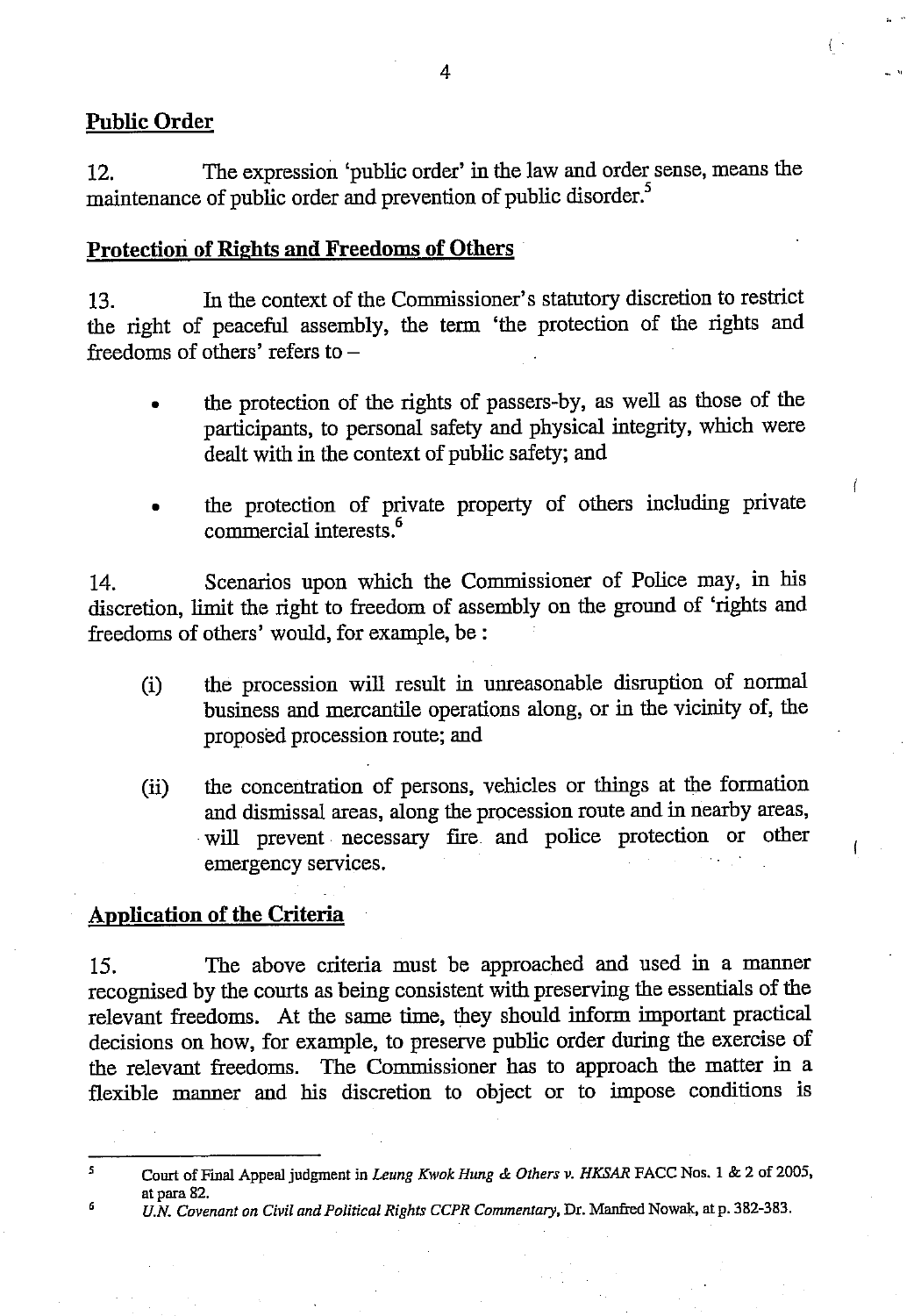constrained. In considering its exercise, the Commissioner must apply the proportionality test.

# **The Proportionality Test**

In applying the proportionality test, one must ask is the potential 16. restriction -

rationally connected with the purpose of public order; and  $(a)$ 

no more than is necessary to accomplish that purpose? (b)

Both questions must be answered in the affirmative before the test is satisfied.

17. Factors to be taken into account in regard to (b) depend on the criteria relied on and all the factual circumstances. Using the example of public order, the Commissioner has to consider various facets of public order such as traffic conditions and crowd control. Depending on the case in question, factors that may be relevant include the date and time of the proposed procession, the topography of the route, the possible presence of rival groups and the reaction of members of the public.

# **Conditions before Prohibition or Objection**

18. Wherever possible, conditions that can be justified as being reasonably necessary should be imposed on a proposed public meeting or procession, rather than the event being prohibited or objected to.<sup>7</sup>

### **Duty to Give Reasons**

19. The Commissioner is under a statutory duty<sup>8</sup> to give reasons when he decides not to accept shorter notice and when he reasonably prohibits or objects to or imposes conditions on a notified public meeting or procession. The duty is to give adequate reasons not merely a bald conclusion.<sup>9</sup>

### **Appeal Board**

20. There is an Appeal Board on Public Meetings and Processions. This can be convened at short notice. The Appeal Board does not need to follow formal rules of evidence, and is intended to be 'user friendly' to the

POO section 9(4) & section 14(5).

POO e.g. section 15(2).

Leung Kwok-hung & Others v. HKSAR, supra, at para. 59.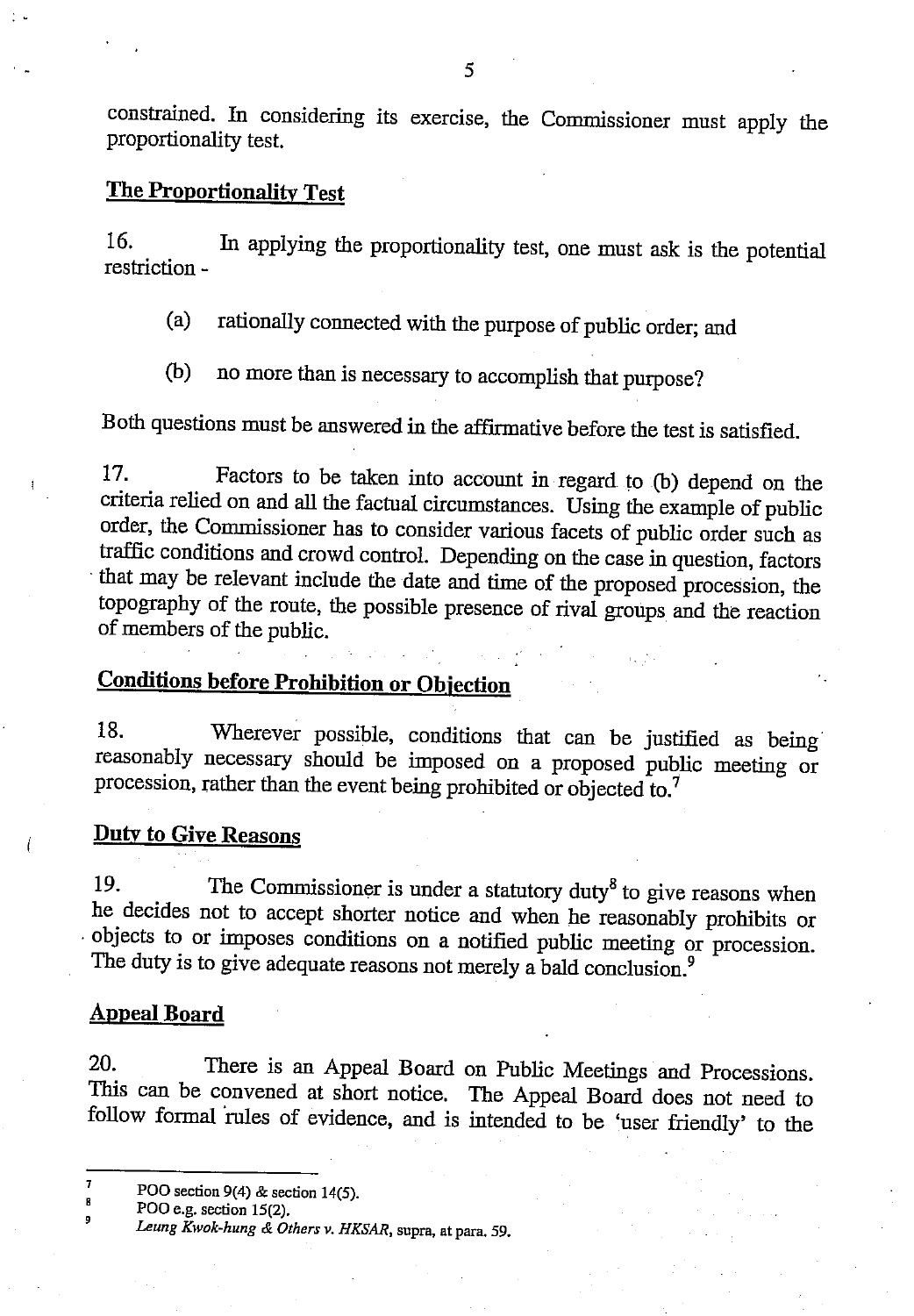public. The Appeal Board may, after hearing an appeal, confirm, reverse or vary the prohibition, objection or condition appealed against.<sup>10</sup>

## Useful Background Materials

Cases

- HKSAR v. Ng Kung Siu & Another (1992) 2 HKCFAR 442  $(i)$
- Leung Kwok Hung & Others v. HKSAR FACC Nos. 1 & 2/2005  $(ii)$
- Leung Kwok Hung & Others v. HKSAR (CA) HCMA 16/2003  $(iii)$
- Committee, Finland **Rights**  $(iv)$ Auli Kivenmaa  $\mathcal{V}$ .  $UN$ Human Communication No. 412/1990

**Texts** 

- U.N. Covenant on Civil & Political Rights CCPR Commentary (Articles  $(i)$ 18 & 21) by Dr. Manfred Nowak
- The International Bill of Rights, Editor: Professor Henkin, Chapter 12,  $(ii)$ Permissible Limitations on Rights by A.C. Kiss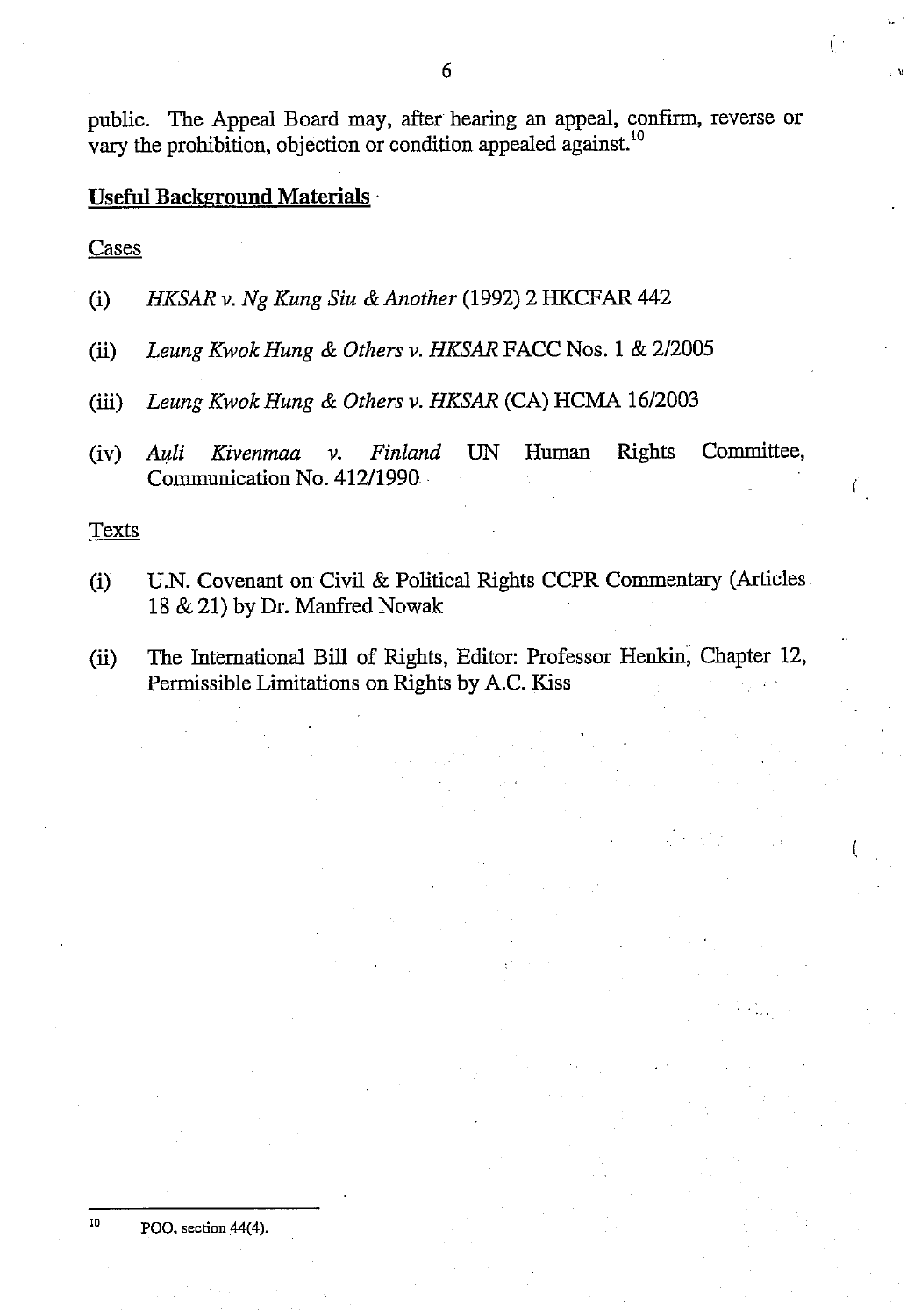For information on 8 May 2007

### **Legislative Council Panel on Security**

## Processing of Notification of Public Meetings and Processions under the Public Order Ordinance

#### **INTRODUCTION**

Members would like to know how the Police process notifications for public meetings and processions, and handle unauthorized public meetings and processions. Members also asked for statistics on the number of notifications, prohibitions / objections and appeals in respect of public meetings and processions in the past five years.

## PROCESSING OF NOTIFICATION RELATING TO PUBLIC MEETINGS AND **PROCESSIONS**

### **Notification**

 $2.$ People in Hong Kong have the right to assemble, to demonstrate, etc. as guaranteed by Article 27 of the Basic Law (BL) and Article 17 of the Hong Kong Bill of Rights. It has been our policy that it is the Police's duty to facilitate the conduct of lawful and peaceful public meetings and In doing so, it is important to strike a proper balance processions. between protecting the individual's right to assemble, to demonstrate, etc., and the interests of the community at large.

 $3<sub>1</sub>$ The main statutory provisions regulating public meetings and processions are in the Public Order Ordinance (POO). These provide that a public meeting or procession at which the attendance exceeds the prescribed limit can only take place if notice has been given in accordance with the requirements of the Ordinance, and the Commissioner of Police (CP) has not prohibited or objected to it. CP (or delegated officers) will carefully examine each case and will exercise his discretion properly. He must also state the grounds of prohibiting or objecting to a public meeting or procession by way of a written notice. Also, CP may impose conditions on a notified public meeting or procession. In deciding whether and if so what restriction(s) to impose, he must consider whether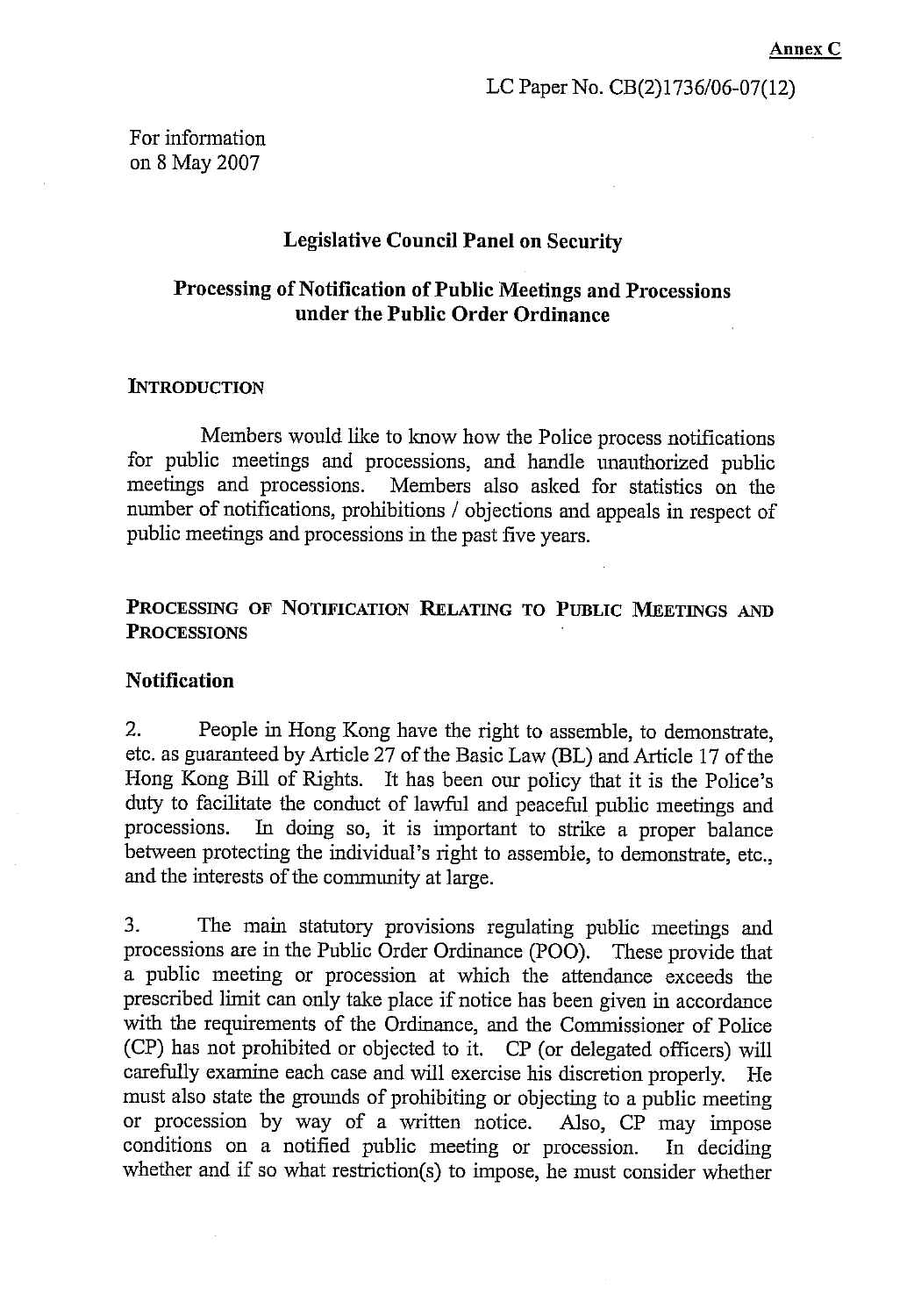such restriction(s) is proportionate. Wherever possible, conditions that can be justified as being reasonably necessary should be imposed for a proposed public meeting or procession, rather than the event being prohibited or objected to.

 $4.$ In Yeung May-wan & Others v HKSAR, the Court of Final Appeal (CFA) held that the freedoms protected by BL 27 were at the heart of Hong However, the law required reasonable give and take Kong's system. between users of public places. In Leung Kwok Hung & Others v HKSAR, the CFA observed that the right of peaceful assembly involved a positive duty on the part of the Government to take reasonable and appropriate measures to enable lawful assemblies and demonstrations to take place It also affirmed that notification is required to enable the peacefully. Police to fulfill this positive duty.

5. Whenever the Police become aware of any impending public meetings or processions, they will initiate and maintain a dialogue with the organizers and render assistance to them. The Police will offer advice on procedures, the statutory requirements and logistical arrangements, with a view to protecting the interests of all persons involved with the event in question and the interests of the community, particularly in respect of public safety and the proper maintenance of law and order.

## **Appeal Mechanism**

6. If CP prohibits, objects to or imposes conditions on a notified public meeting and procession, the organizer(s) has a right of appeal. The **The** POO provides for an independent Appeal Board on Public Meetings and Processions (the Appeal Board), consisting of three members selected in rotation from a panel of 15 members and is chaired by a retired judge, which can be convened at short notice. The Appeal Board is intended to be "user friendly" to the public, and allows the appellant (and the CP) to be heard and make submissions. The Appeal Board may confirm, reverse or vary the prohibition, objection or condition imposed by CP.

## HANDLING OF UNAUTHORIZED PUBLIC ORDER EVENTS

7. Under the POO, a public meeting or procession may become "unauthorized" if, for example,  $-$ 

> (a) the number of participants requires that the CP is notified, but he has not been: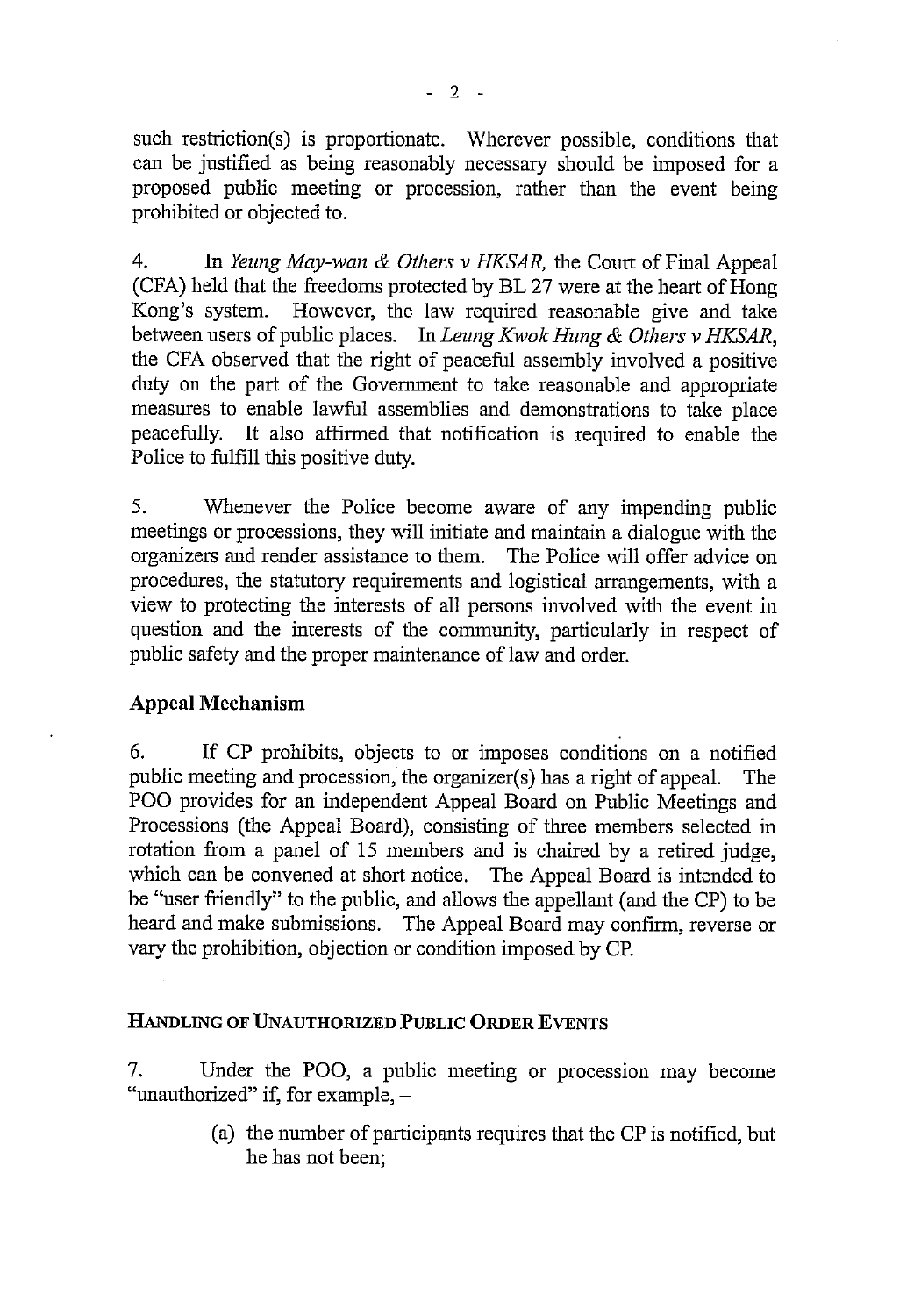- (b) it proceeds despite having been prohibited or objected to; or
- (c) its participants do not comply with any direction given by a Police officer for ensuring compliance with or due performance of the conditions specified by CP under the POO.

In handling such an event, the Field Commander must bear in mind the Police's fundamental duty to facilitate the conduct of lawful and peaceful public meetings and processions, and to protect, as far as possible, the interests of the participants, other individual citizens and the community.

- $8<sub>1</sub>$ In general, Field Commanders will -
	- (a) whenever possible warn participants of their breach of the law and dissuade them from starting or continuing an unauthorized event;
	- (b) try to come to an agreement with the participants concerning arrangements that could help remove any safety or public order concerns, having regard to the interests of the community at large, and thereby enable the event to proceed; and
	- (c) if circumstances require, take reasonable steps to end the event by dispersal, physical removal or arrest.

9. In the event that an unauthorized event proceeds, in appropriate cases, the relevant evidence collected will be presented to the Department of Justice, which will, in accordance with the prosecution guidelines, decide whether prosecution action is warranted.

### **STATISTICS**

 $10.$ From 2002 to 2006, 6418 public meetings and 4692 public processions were held in Hong Kong (or an average of 6 events daily), among which 3 095 public meetings and 3 903 processions were notified events. During the same period, 5 public meetings and 6 processions were prohibited / objected to. A detailed breakdown is at Annex. public meetings and 3 processions of these 11 events subsequently took place after the organizers had revised their routing or scale. As for the other 6 events, the organizers cancelled their activities eventually.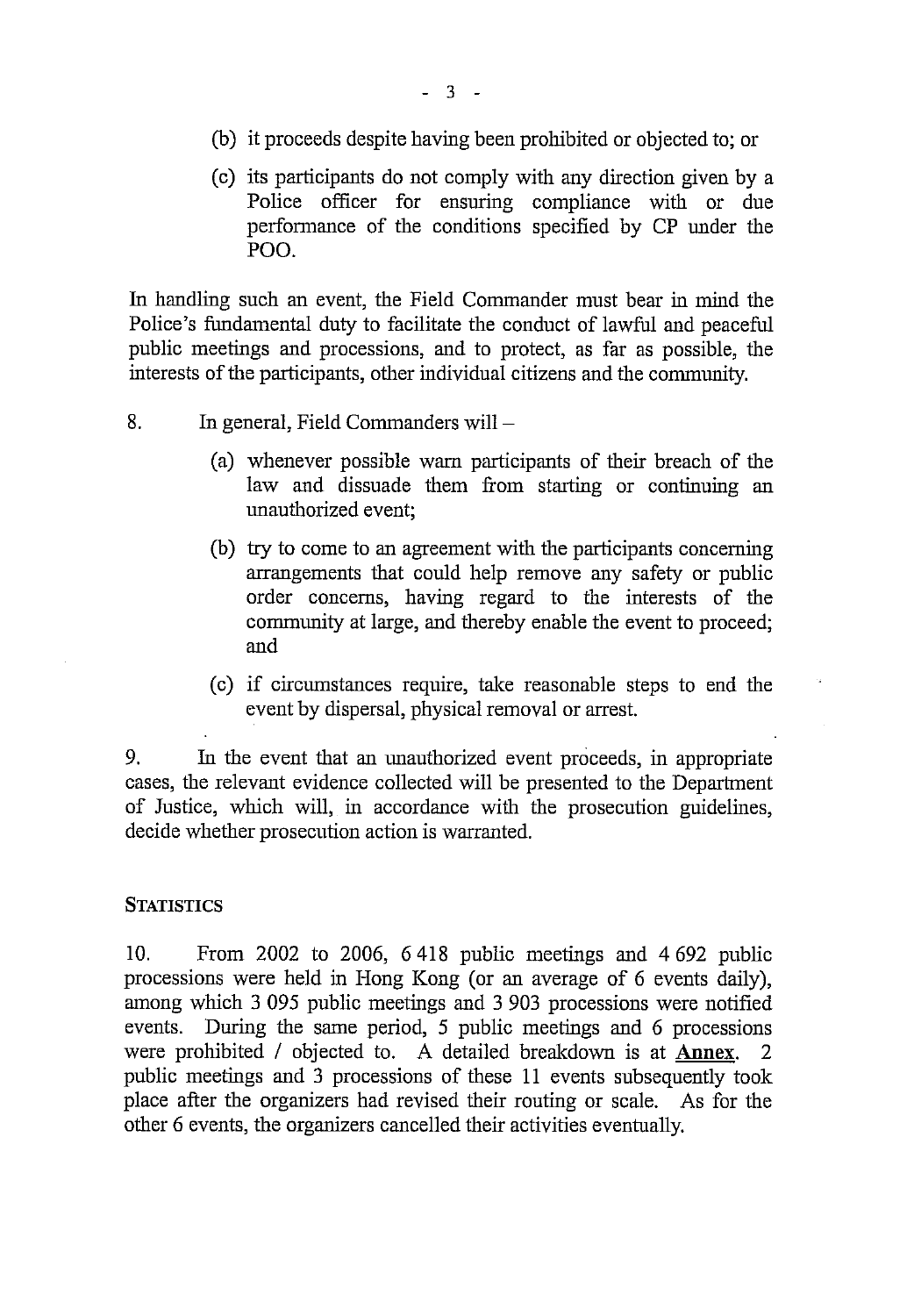11. Over the same period, 11 applications for appeal were lodged with the Appeal Board (see para. 6 above). 3 cases were withdrawn before<br>hearings were conducted while 8 cases were heard by the Appeal Board. Of these 8 cases, the Police's decision was upheld in 7 cases and overruled in 1 case.

**Security Bureau Hong Kong Police Force** April 2007

 $\hat{\mathcal{A}}$